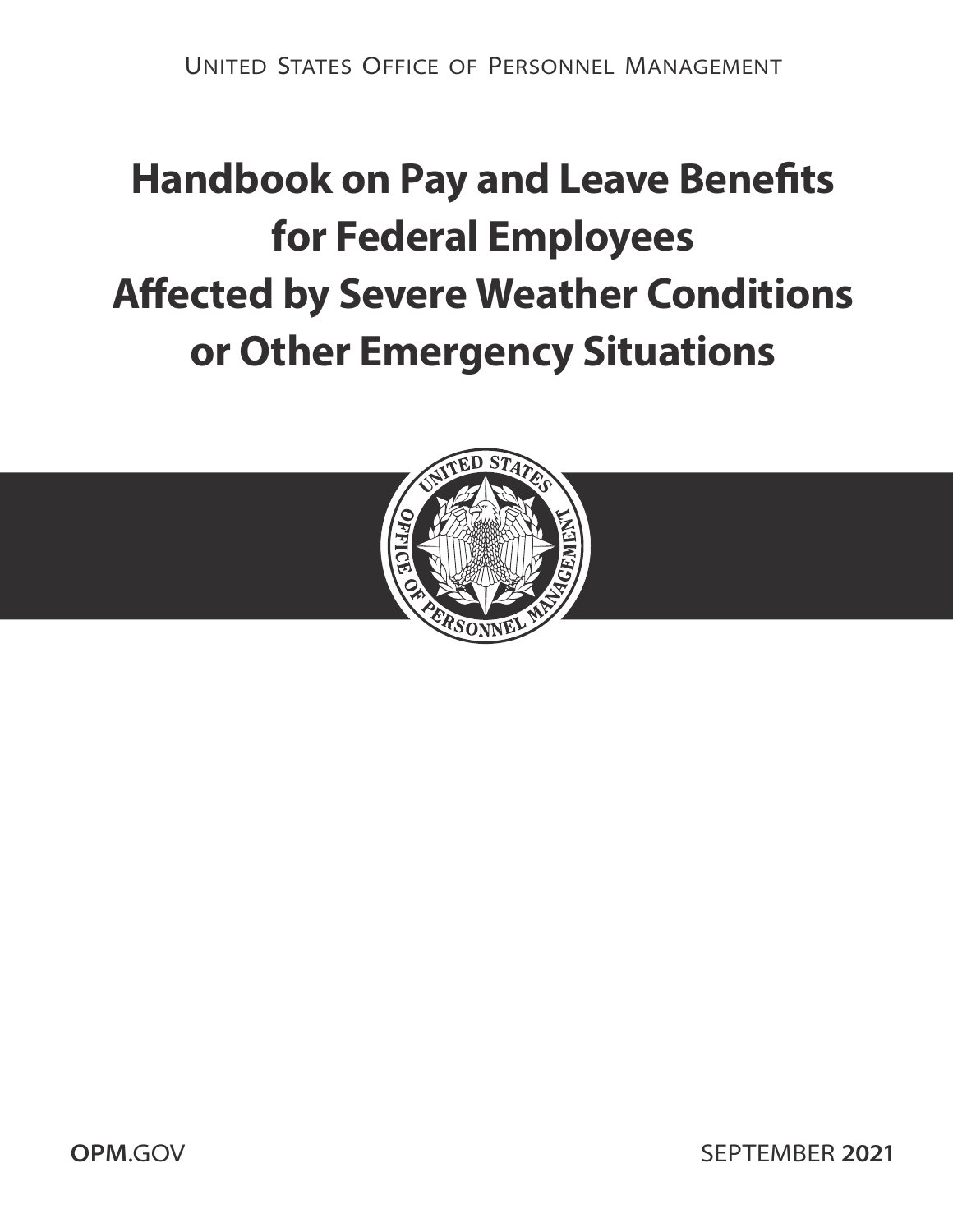# **Handbook On Pay and Leave Benefits For Federal Employees Affected By Severe Weather Conditions or Other Emergency Situations**

# **TABLE OF CONTENTS**

Page

| Ι.        | Pay and Leave Benefits For Employees Prevented From Working<br>In an Area Affected By Severe Weather Conditions |
|-----------|-----------------------------------------------------------------------------------------------------------------|
| $\prod$ . | Pay and Leave Benefits For Employees Required To Work<br>In an Area Affected By Severe Weather Conditions       |
|           |                                                                                                                 |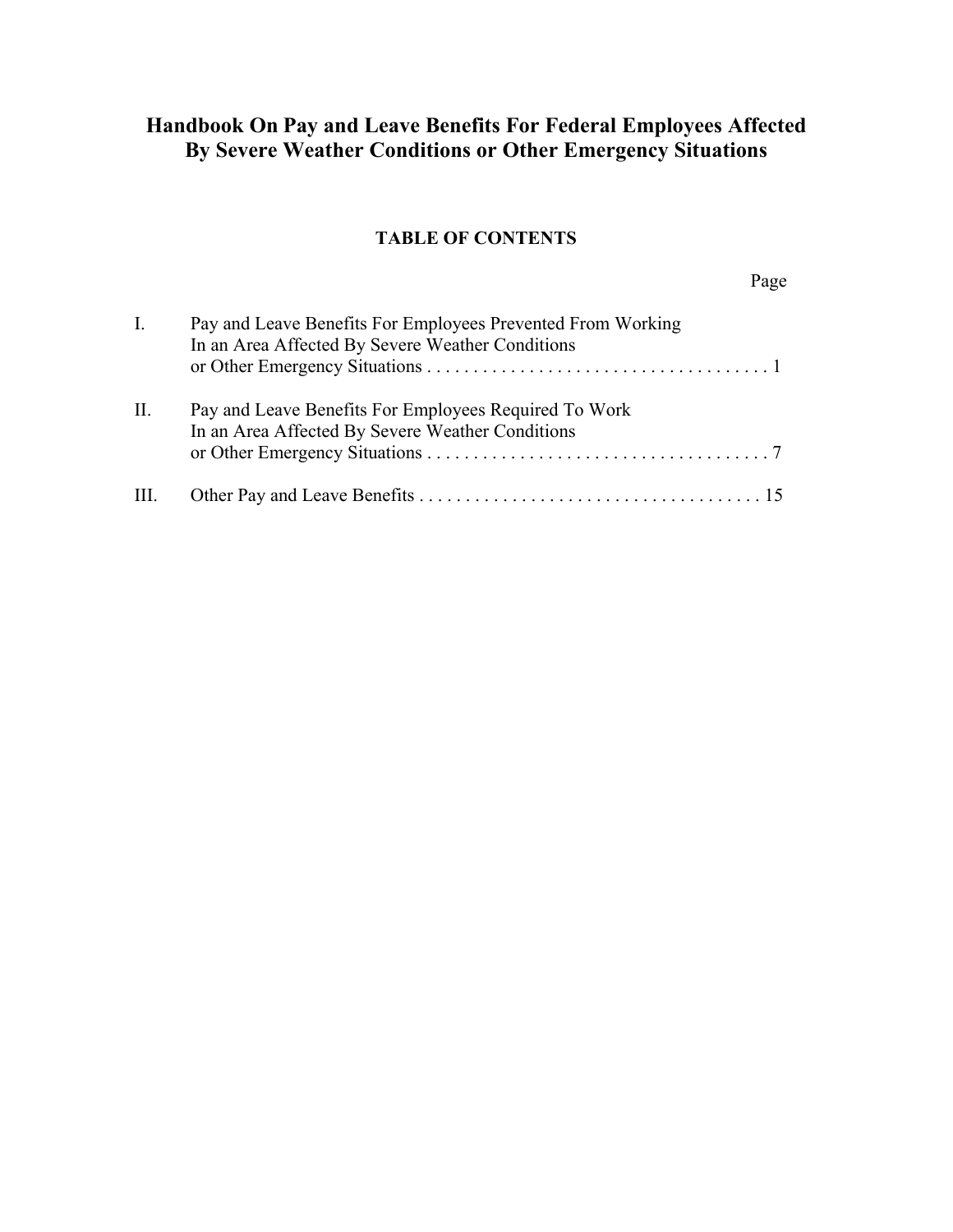#### <span id="page-2-0"></span>**I. Pay and Leave Benefits For Employees Prevented From Working In an Area Affected By Severe Weather Conditions or Other Emergency Situations**

#### **Weather and Safety Leave**

Weather and safety leave is provided at an agency's discretion for such events related to the closure of the official Federal worksite due to natural disasters, such as: hurricanes, tornadoes, floods, wildfires, earthquakes, landslides, snowstorms, or during building specific emergencies such as a fire or power outage. While there are no specific time limitations on the amount of weather and safety leave that an agency may provide, the use of this authority should be aligned with the nature of the emergency During the period an employee is provided weather and safety leave, an agency should be planning for the return of its employees back to a work status, either at the office duty location or at an alternative location approved by the agency.

During a weather or safety-related event that affects a Federal duty station (or the surrounding commuting area), employees who participate in an agency's telework program may still be able to telework at a designated alternative worksite (most typically the employee's home). As long as the designated approved telework site is functional, the employee may be required to telework, or request to be absent from duty (either paid leave or leave without pay) if he/she chooses not to perform work, unless one of OPM's regulatory exceptions permitting the use of weather and safety leave applies. Specifically, agencies may provide weather and safety leave to a telework program participant if, in the agency's judgment, the employee could not have reasonably anticipated the severe weather or emergency and thus is not prepared to telework. (See 5 CFR 630.1605(a)(2)(i).) Additionally, agencies may provide weather and safety leave to a telework program participant if the employee is prepared to work at the telework site but is prevented from safely working there due to the severe weather or emergency situation. (See 5 CFR 630.1605(a)(2)(ii).)

Employees on preapproved leave should continue to be charged leave until the date they were scheduled to return to duty.

#### **Payments For Employees Ordered To Evacuate**

Executive agencies may authorize advance payments, evacuation payments, and payments for travel and subsistence expenses to employees who are ordered to evacuate from an area because of imminent danger to their lives as a result of a severe weather condition or other emergency situation. The head of an agency or designated official must make the determination that an employee was officially ordered or authorized to evacuate. Agencies must follow the regulations in 5 CFR part 550, subpart D, for evacuations from or within the United States and certain nonforeign areas.

#### *Advance Payments*

An agency may make an advance payment to an employee who has received an order to evacuate, provided that, in the opinion of the agency head or designated official, payment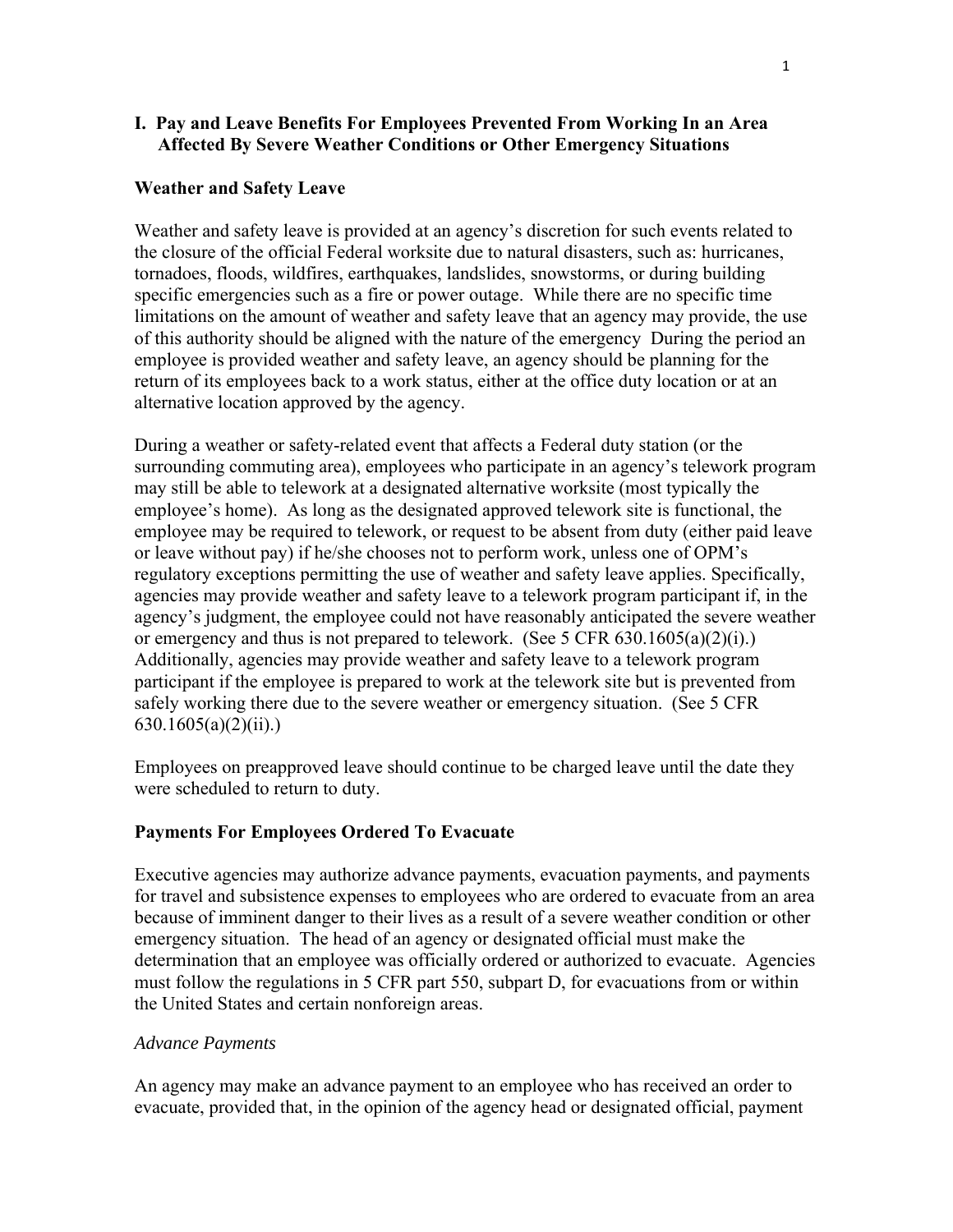in advance of the date on which the employee otherwise would be entitled to be paid is required to help the employee defray immediate expenses incidental to the evacuation. An authorized agency official must determine the time period (measured in days) to be used in computing the amount of the advance payment. The selected time period may not exceed 30 days.

The agency must determine the days and hours the employee would have been expected to work during the selected time period (but for the evacuation) as follows: (1) for employees with a regularly scheduled tour of duty, the agency must determine the days and hours in the employee's normal basic workweek during the selected time period; and (2) for intermittent employees, the agency must estimate the days and hours the employee would have been expected to work during the selected time period (not to exceed 80 hours in a biweekly pay period). If possible, the agency should estimate an intermittent employee's projected days and hours of work based on a 6-week average.

An agency must compute the advance payment based on the projected workdays and work hours in the selected time period and on the rate of pay (including any applicable allowances, differentials, or other authorized payments) to which the employee was regularly entitled immediately before the issuance of the evacuation order. An employee is considered to be regularly entitled to night pay differential and Sunday premium pay for applicable hours in the employee's normal basic workweek. Also, an employee is considered to be regularly entitled to law enforcement availability pay, administratively uncontrollable overtime pay, standby duty premium pay, regular overtime pay for firefighters covered by 5 U.S.C. 5545b, retention payments under 5 U.S.C. 5754, physicians' comparability allowances, and supervisory differentials, as applicable.

Agencies must make all deductions from advance payments that are authorized by law, including retirement or Social Security (FICA) deductions, authorized allotments, and income tax withholdings. An employee's receipt of an advance payment may not affect the amount of the evacuation payments otherwise due the employee—even if the advance payment was calculated based on a period of time that is covered by one or more evacuation payments. **An advance payment is equivalent to a loan and must be treated as a debt owed to the Federal Government.** However, an authorized agency official may waive recovery of an advance payment when he or she determines that recovery would be against equity or good conscience or against the public interest. (See 5 U.S.C. 5522(c).)

#### *Evacuation Payments*

While an evacuation order is in effect, an agency may make evacuation payments to an affected employee who is prevented from performing the regular duties of his or her position (as if the employee had continued to perform those regular duties). The agency should make these payments on the employee's regular pay days when feasible, since evacuation payments reflect the employee's regular pay. Evacuation payments are not treated as a debt owed to the Federal Government.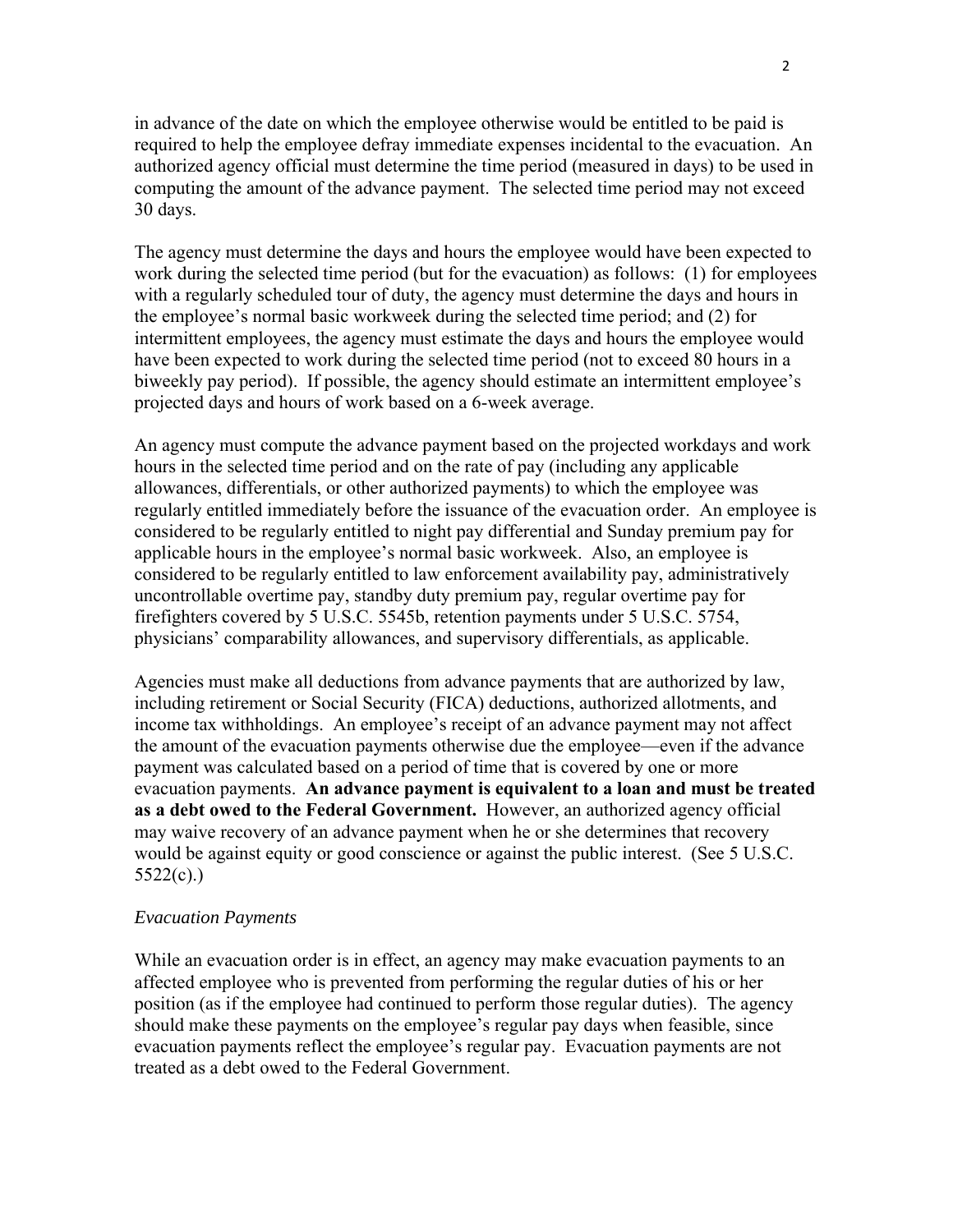The agency must determine the days and hours the employee would have been expected to work during the selected time period (but for the evacuation) as follows: (1) for employees with a regularly scheduled tour of duty, the agency must determine the days and hours in the employee's normal basic workweek during the selected time period; and (2) for intermittent employees, the agency must estimate the days and hours the employee would have been expected to work during the selected time period (not to exceed 80 hours in a biweekly pay period). If possible, the agency should estimate an intermittent employee's projected days and hours of work based on a 6-week average.

An agency must compute the evacuation payment based on the projected workdays and work hours in the selected time period and on the rate of pay (including any applicable allowances, differentials, or other authorized payments) to which the employee was regularly entitled immediately before the issuance of the evacuation order. An employee is considered to be regularly entitled to night pay differential and Sunday premium pay for applicable hours in the employee's normal basic workweek. Also, an employee is considered to be regularly entitled to law enforcement availability pay, administratively uncontrollable overtime pay, standby duty premium pay, regular overtime pay for firefighters covered by 5 U.S.C. 5545b, retention payments under 5 U.S.C. 5754, physicians' comparability allowances, and supervisory differentials, as applicable. Agencies must make all deductions from evacuation payments that are authorized by law, including retirement or Social Security (FICA) deductions, authorized allotments, and income tax withholdings.

An employee's evacuation payments must cover the period of time during which an applicable evacuation order remains in effect, unless terminated earlier. However, evacuation payments may not continue for more than 180 days after the effective date of the evacuation order. (See 5 U.S.C.  $5523(a)(2)$ .) An agency must terminate evacuation payments under the conditions listed in 5 CFR 550.407, including reassignment to another location or separation or retirement from Federal service, or when the agency determines that evacuation payments are no longer warranted. When the agency terminates an employee's evacuation payments, the agency must return the employee to his or her regular duty station or take appropriate action to reassign him or her to another duty station. After an evacuation is terminated, agencies must make adjustments in an employee's pay on the basis of the rates of pay, allowances, and differentials, if any, to which the employee otherwise would have been entitled under applicable statutes.

An agency may require employees to perform any work considered necessary or required to be performed during the period of the evacuation without regard to the grades or titles of the employees. Failure or refusal to perform assigned work is a basis for terminating evacuation payments.

For the period covered by any evacuation payments, the employee must be considered as performing active Federal service in his or her position without a break in service. (See 5 U.S.C. 5523(c).) Employees who do not receive evacuation payments may be granted **weather and safety leave**.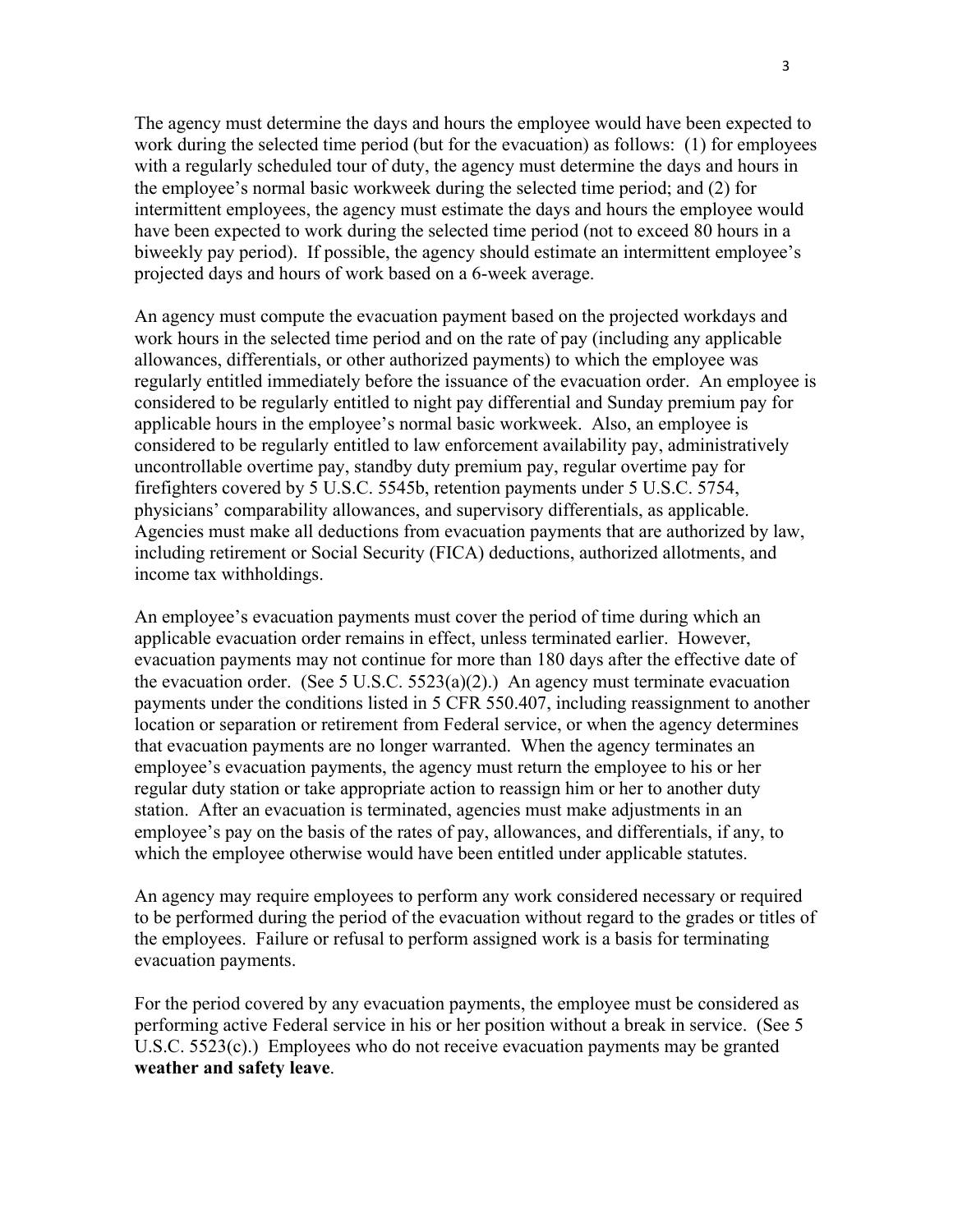#### *Payments For Travel and Subsistence Expenses*

An agency may provide affected employees (and dependents) with additional allowance payments for travel and subsistence expenses (i.e., per diem) to offset any direct added expenses employees incur as a result of their evacuation or the evacuation of their dependents. Approved travel expenses and per diem for an employee and his or her dependents are payable from the date of departure from the evacuated area through the date of arrival at the safe haven, including any period of delay en route that is beyond an evacuated employee's control or that may result from evacuation travel arrangements. An allowance for the subsistence expenses of an evacuated employee or his or her dependents must be determined at applicable per diem rates for the safe haven or for a station other than the safe haven that has been approved by an appropriate authority. Such subsistence expense allowances must begin to be paid on the date following arrival and may continue until terminated. Please refer to 5 CFR 550.405 for more specific information regarding the computation of applicable travel and subsistence expense allowances.

#### **Employees who are evacuated and who are granted weather and safety leave, rather than evacuation payments, and/or employees who receive advance payments, also may receive additional allowance payments for travel and subsistence expenses.**

Employees officially authorized to travel to a temporary duty (TDY) location to perform official business are entitled to TDY travel allowances (e.g., transportation and per diem expenses) under the General Services Administration's Federal Travel Regulation. (See 41 CFR part 301.) For example, this could include employees who are authorized to travel away from their assigned duty stations to perform work at an agency facility outside of the evacuation area. If the TDY assignment is expected to be long term, agencies are cautioned that any TDY reimbursements for travel to a single location exceeding 1 year are taxable as income to the employee. *See Internal Revenue Notice 93-29 (May 3, 1993).* 

#### **Evacuation Payments in Subsequent Emergency Situations**

Executive agencies may provide advance payments, evacuation payments, and payments for travel and subsistence expenses to employees who are ordered to evacuate from an initial safe haven area to a second safe haven because of imminent danger to their lives as a result of a subsequent emergency situation, such as a subsequent hurricane. In other words, the period of time covered by evacuation payments may be extended in the case of employees who are evacuated a second time because of a subsequent emergency situation. For example, if an employee has received evacuation payments for 3 weeks and is subsequently evacuated to another safe haven, a new 180-day period during which evacuation payments may be received begins on the date of the second evacuation order. For the first 30 days of the new 180-day period, affected employees (and their dependents) may receive the maximum amount of authorized travel and subsistence expenses.

#### **Special Allowances for Subsistence Expenses**

Agencies may provide special allowances for subsistence expenses for an evacuated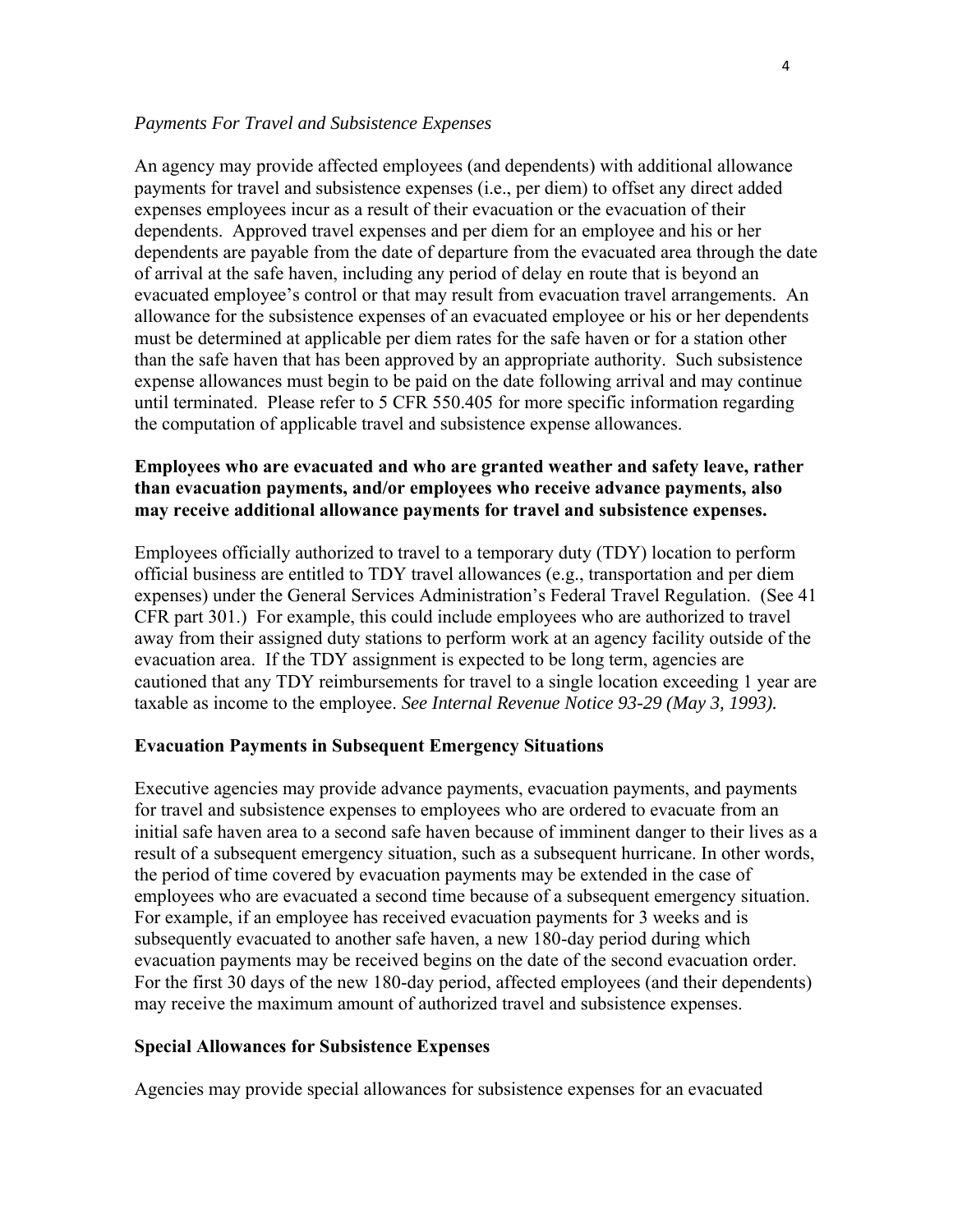employee or his or her dependents up to the maximum applicable per diem rates for the safe haven or other location approved by appropriate authority. (See 5 CFR 550.405(b).) Agencies may begin to pay such allowances on the date following arrival at the safe haven (or other approved location). An agency may provide special subsistence allowances up to the maximum applicable per diem rate for a period not to exceed the first 30 days of evacuation. If the evacuation has not been terminated after 30 days, the agency may provide special subsistence allowances of up to 60 percent of the maximum applicable per diem rate for a period not to exceed 180 days after the effective date of the order to evacuate.

The following examples provide clarification regarding special subsistence allowances that may be authorized for employees and their dependents in the aftermath of a severe weather condition or other emergency situation:

# **Example 1**

An employee is ordered to evacuate from a disaster area to a safe haven. At a later date, the employee is ordered to return to the evacuated area to perform official duties, but his or her home is uninhabitable (e.g., due to severe flooding). An employee is not entitled to temporary duty (TDY) travel allowances under the General Services Administration's Federal Travel Regulation (FTR) for performing work at his or her permanent duty station. However, an agency may use the special allowance authority in 5 CFR 550.405 to provide allowances for subsistence expenses (including lodging) for an employee whose home is uninhabitable.

A home may be considered "uninhabitable" if it does not have power or potable water or has other deficiencies that render occupancy a risk to health and safety. A home also may be considered uninhabitable if it is inaccessible (e.g., due to road obstructions).

#### **Example 2**

An employee and his or her family are ordered to evacuate from a disaster area to a safe haven. At a later date, the employee is ordered to return to the evacuated area to perform official duties. The employing agency may continue to provide special subsistence allowances under 5 CFR 550.405 for an employee's dependents who remain at a safe haven, even though the employee is ordered to return to the evacuated area to perform official duties.

#### **Example 3**

An employee and his or her family are ordered to evacuate from a disaster area to a safe haven. The employee is assigned official duties within the safe haven. (As provided by 5 CFR 550.406, evacuated employees at a safe haven may be assigned to perform any work considered necessary or required to be performed during the period of the evacuation without regard to the grades or titles of the employees.) The employee and his or her dependents continue to be eligible for payments under 5 CFR part 550, subpart D. The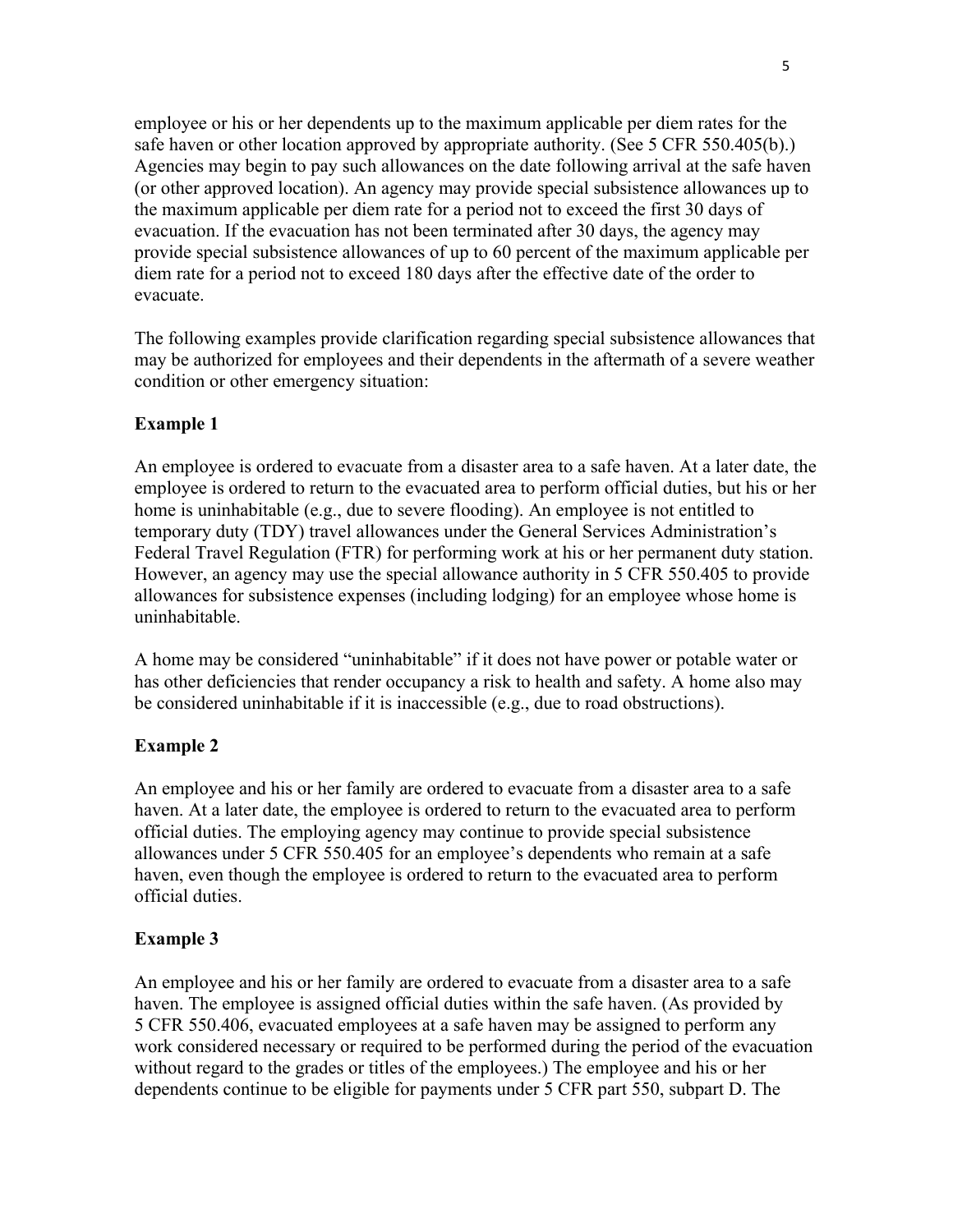employee is not considered to be on TDY travel and is not eligible for TDY travel allowances under the FTR.

# **Example 4**

An employee and his or her family are ordered to evacuate from a disaster area to a safe haven. The employee is later assigned official duties at a location other than the permanent duty station or the safe haven. As a result, the new duty location becomes the employee's TDY location. Employees officially authorized to travel to a TDY location to perform official business are entitled to TDY travel allowances under the FTR. (See 41 CFR part 301.) Therefore, payments for the employee under 5 CFR part 550, subpart D, will cease when the employee begins his or her TDY travel assignment. However, the employee's dependents continue to be eligible for special subsistence allowances under 5 CFR 550.405.

# **Emergency Leave Transfer Program**

In the event of a major disaster or emergency as declared by the President that results in severe adverse effects for a substantial number of employees, OPM may establish an Emergency Leave Transfer Program (ELTP). Under this program, Federal employees may donate annual leave to employees of the same or other agencies who are adversely affected, or have family members who are adversely affected, by the disaster or emergency. Agencies that have employees in need of assistance should contact their headquarters to report the need. OPM, in consultation with the Office of Management and Budget, will work with agency headquarters to assess the need to establish an ELTP. Before an ELTP can be stood up, OPM must determine that a substantial number of Federal employees are experiencing severe adverse effects from the emergency, which is only possible based on information from agencies with affected employees. Additional information on the Emergency Leave Transfer Program is available at [https://www.opm.gov/policy-data-oversight/pay-leave/leave-administration/fact](https://www.opm.gov/policy-data-oversight/pay-leave/leave-administration/fact-sheets/emergency-leave-transfer-program/)[sheets/emergency-leave-transfer-program/.](https://www.opm.gov/policy-data-oversight/pay-leave/leave-administration/fact-sheets/emergency-leave-transfer-program/)

# **Paid Time Off**

The Federal personnel system provides agencies with considerable flexibility in scheduling hours of work and paid time off. Agencies are encouraged to make appropriate use of this flexibility in responding to requests for changes in work schedules or paid time off to assist Federal employees affected by severe weather conditions or other emergency situations.

If appropriate, employees may request annual leave or sick leave, advance annual or sick leave, or donated leave from the agency's voluntary leave transfer and/or leave bank program for their own or a family member's medical emergency. Additional information on the Federal Government's leave programs and policies is available at [https://www.opm.gov/policy-data-oversight/pay-leave/leave-administration/#url=Fact-](https://www.opm.gov/policy-data-oversight/pay-leave/leave-administration/#url=Fact-Sheets)[Sheets.](https://www.opm.gov/policy-data-oversight/pay-leave/leave-administration/#url=Fact-Sheets)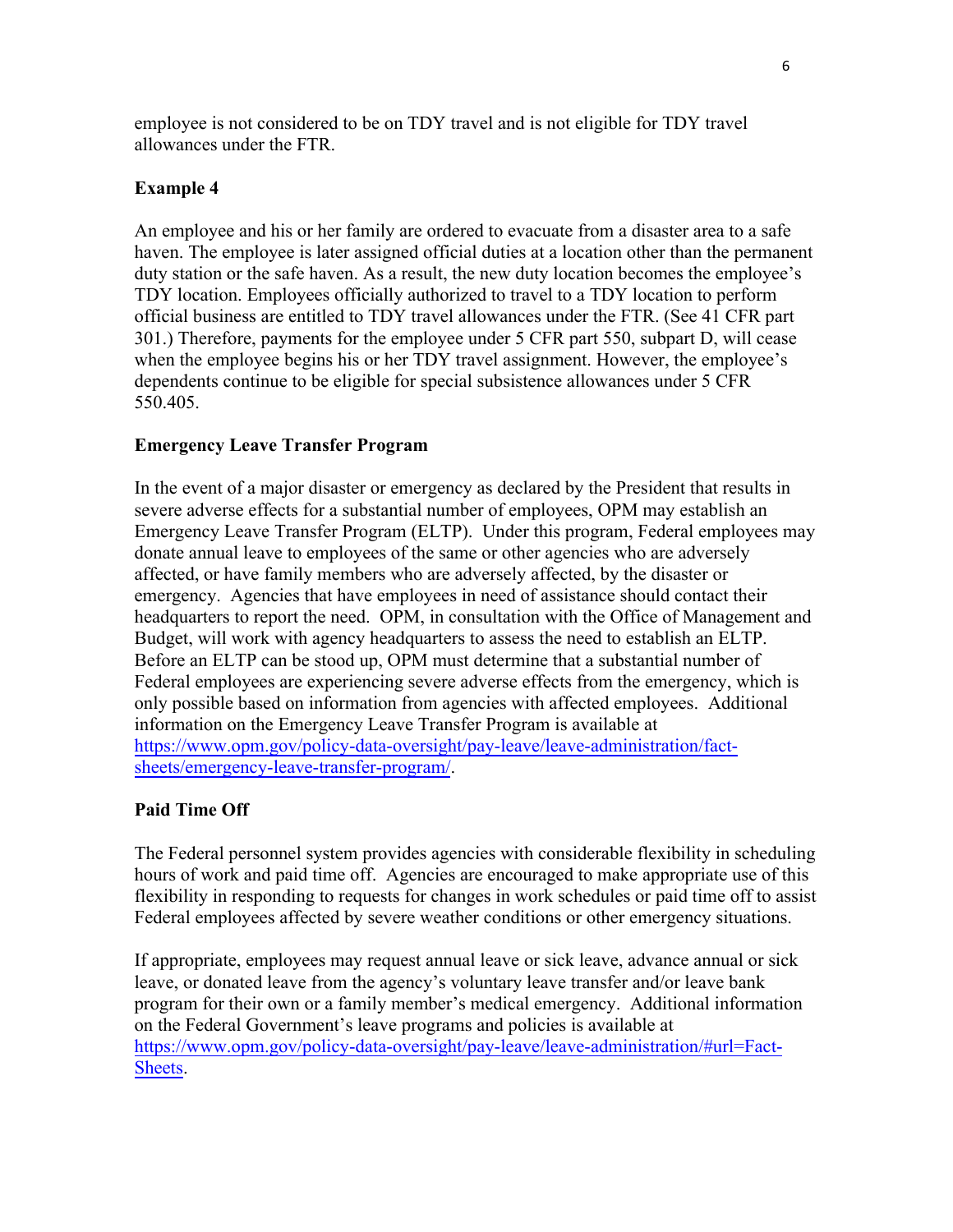<span id="page-8-0"></span>Agencies may implement an alternative work schedule (AWS) instead of traditional fixed work schedules (e.g., 8 hours per day, 40 hours per week). Within rules established by the agency, AWS can enable employees to make use of work schedules that help the employee balance work and family or personal responsibilities. There are two types of AWS: flexible work schedules (FWS) and compressed work schedules (CWS). Additional information on FWS is available at [https://www.opm.gov/policy-data-oversight/pay](https://www.opm.gov/policy-data-oversight/pay-leave/work-schedules/fact-sheets/alternative-flexible-work-schedules/)[leave/work-schedules/fact-sheets/alternative-flexible-work-schedules/.](https://www.opm.gov/policy-data-oversight/pay-leave/work-schedules/fact-sheets/alternative-flexible-work-schedules/) Additional information on CWS is available at [https://www.opm.gov/policy-data-oversight/pay](https://www.opm.gov/policy-data-oversight/pay-leave/work-schedules/fact-sheets/alternative-work-schedules-compressed-work-schedules/)[leave/work-schedules/fact-sheets/alternative-work-schedules-compressed-work-schedules/.](https://www.opm.gov/policy-data-oversight/pay-leave/work-schedules/fact-sheets/alternative-work-schedules-compressed-work-schedules/)

# **Telework**

Telework continues to play a significant role during emergency situations by enabling a greater number of Federal employees to work and supporting continuity of operations. Agencies should continue to promote and incorporate telework into their agency emergency planning. In emergency situations, agencies may continue to designate the location of the employee's reporting office prior to the emergency as the official worksite for location-based pay entitlements, such as locality pay and special rates. (See 5 CFR 531.605(d)(3).) Additional information on telework is available at [www.telework.gov.](http://www.telework.gov/)

# **II. Pay and Leave Benefits For Employees Required To Work In an Area Affected By Severe Weather Conditions or Other Emergency Situations**

# **Work Schedules**

Each Federal agency has the authority and responsibility to establish work schedules for its employees. (See 5 U.S.C. 6101.) Agencies may require employees to perform overtime work without any limitation on the number of days or hours. In the event of an emergency situation, an agency may require an employee to work 7 days a week for an indefinite period. However, to the extent possible, managers and supervisors should schedule work assignments to avoid such extreme measures.

Employees receiving a higher rate of pay may be required to work without additional overtime pay or compensatory time off because of the **premium pay limitations** in 5 U.S.C. 5547. By law, if a Federal employee is not entitled to overtime pay for a period of overtime work because of the premium pay caps, he or she also cannot receive compensatory time off for that period. This is because compensatory time off is authorized only in lieu of overtime pay.

#### **Overtime Pay**

Overtime pay for employees who are not covered by the Fair Labor Standards Act (i.e., FLSA-exempt employees) generally is earned for hours of work officially ordered or approved in excess of 8 hours in a day or 40 hours in a week. For employees with rates of basic pay equal to or less than the rate of basic pay for GS-10, step 1, the overtime hourly rate is the employee's hourly rate of basic pay multiplied by 1.5. For employees with rates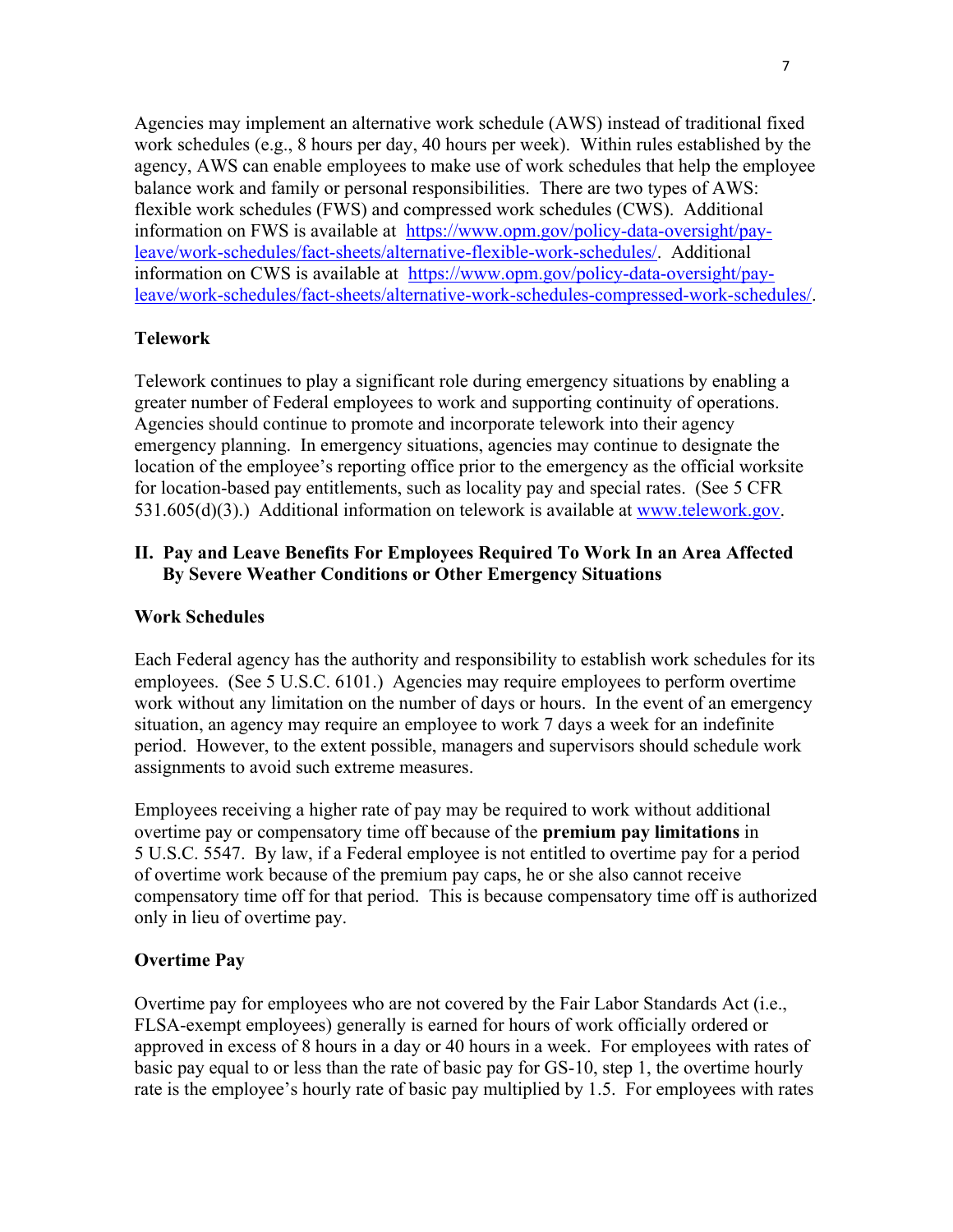of basic pay greater than the rate for GS-10, step 1, the overtime hourly rate is the **greater**  $of$ 

- (1) the hourly rate of basic pay for GS-10, step 1, multiplied by 1.5, or
- (2) the employee's hourly rate of basic pay.

The hourly overtime pay limitation does not apply to prevailing rate (wage) employees or to FLSA overtime pay. Additional information on overtime pay for FLSA-exempt employees is available at [https://www.opm.gov/policy-data-oversight/pay-leave/pay](https://www.opm.gov/policy-data-oversight/pay-leave/pay-administration/fact-sheets/overtime-pay-title-5/)[administration/fact-sheets/overtime-pay-title-5/.](https://www.opm.gov/policy-data-oversight/pay-leave/pay-administration/fact-sheets/overtime-pay-title-5/)

Overtime pay for Federal employees who are covered by the Fair Labor Standards Act (i.e., FLSA-nonexempt employees) is subject to special rules. Under the FLSA, overtime pay is determined by multiplying the employee's "straight time rate of pay" by all overtime hours worked, **plus** one-half of the employee's "hourly regular rate of pay" times all overtime hours worked. All overtime work that is ordered or approved or "suffered or permitted" must be compensated. (See 5 CFR part 551.)

Additional information on overtime pay for FLSA-covered employees is available at [https://www.opm.gov/policy-data-oversight/pay-leave/pay-administration/fact-sheets/how](https://www.opm.gov/policy-data-oversight/pay-leave/pay-administration/fact-sheets/how-to-compute-flsa-overtime-pay/)[to-compute-flsa-overtime-pay/.](https://www.opm.gov/policy-data-oversight/pay-leave/pay-administration/fact-sheets/how-to-compute-flsa-overtime-pay/)

For law enforcement officers, agencies must use the GS-10, step 1, special base rate for law enforcement officers. (See 5 CFR 550.113(a).) Also see information on availability pay for law enforcement officers at [https://www.opm.gov/policy-data-oversight/pay](https://www.opm.gov/policy-data-oversight/pay-leave/pay-administration/fact-sheets/availability-pay/)[leave/pay-administration/fact-sheets/availability-pay/.](https://www.opm.gov/policy-data-oversight/pay-leave/pay-administration/fact-sheets/availability-pay/) Special rules apply for wildland firefighters under 5 U.S.C. 5542(a)(5). Special pay computation rules also apply to GS-081 firefighters under 5 CFR part 550, subpart M.

# **Temporary Emergency Work and FLSA Exemption Status**

If an employee whose position of record is classified as FLSA-exempt is temporarily assigned to perform work that is identified as FLSA-nonexempt (i.e., covered by the FLSA) in connection with an "emergency" (as defined in 5 CFR 551.104), the agency must determine, on a workweek-by-workweek basis, the FLSA exemption status of the employee while he or she is performing emergency work. Nonexempt work is all work not excluded from FLSA overtime coverage. See 5 CFR part 551 subpart B.. There is no hourly cap on FLSA overtime pay, which includes an employee's "straight time rate of pay" times all overtime hours worked, plus one-half times the employee's "hourly regular rate of pay" times all overtime hours worked. (See 5 CFR 551.511 and 551.512.) In addition, FLSA overtime pay may not be considered in applying the biweekly or annual premium pay limitations established under 5 U.S.C. 5547 or the aggregate limitation on pay established under 5 U.S.C. 5307.

See 5 CFR 551.211 for more information regarding the effect of performing temporary emergency work on FLSA exemption status.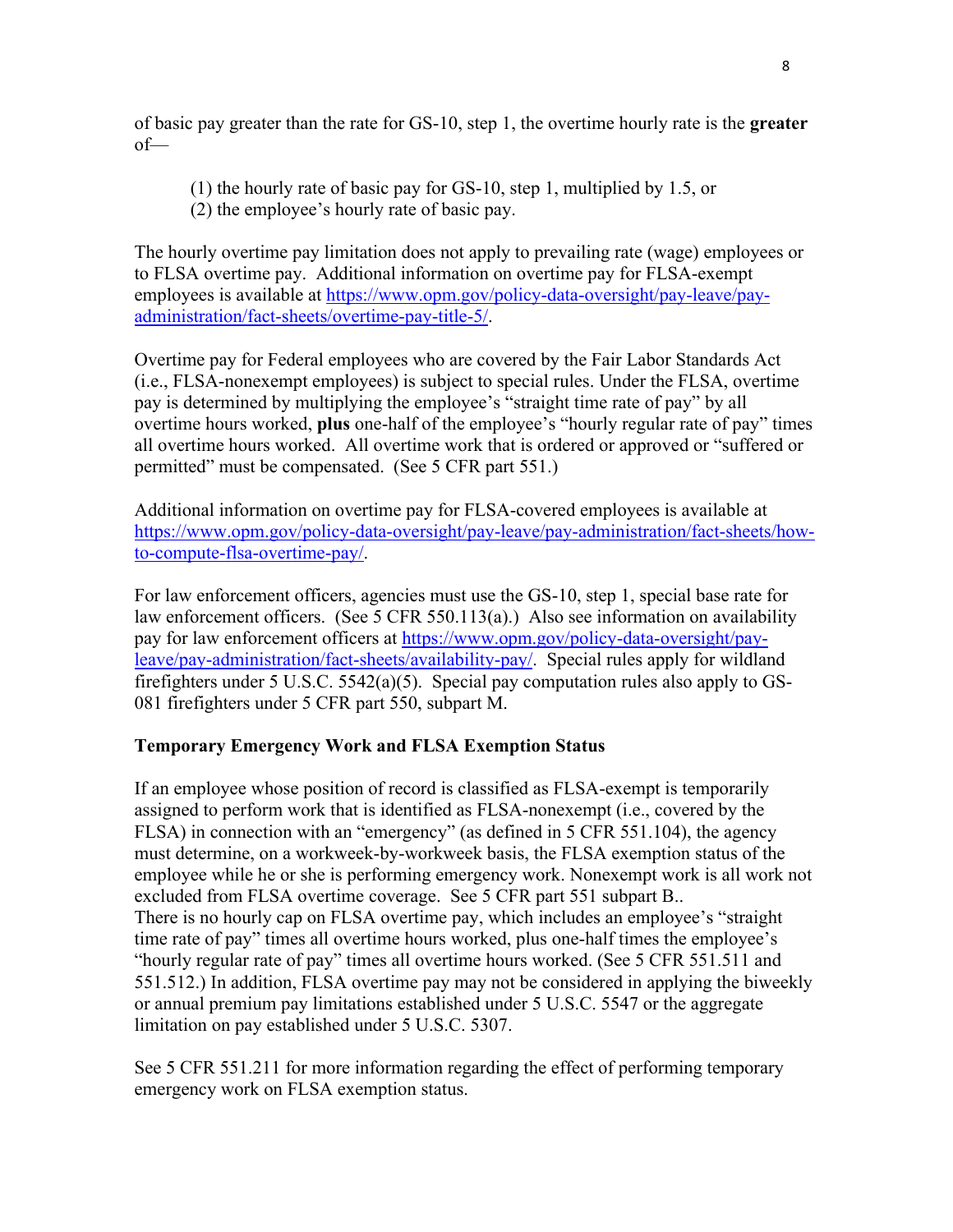#### **Compensatory Time Off in Lieu of Overtime Pay**

Agencies may grant compensatory time off from an employee's scheduled tour of duty instead of overtime pay for an equal amount of time spent in irregular or occasional (unscheduled) overtime work. However, employees on flexible work schedules may earn compensatory time off for both regular and irregular overtime work. (See 5 CFR 550.114 and 551.541.)

Compensatory time off for General Schedule (GS) employees is established by law under 5 U.S.C. 5543 and by regulation under 5 CFR 550.114 (for FLSA-exempt employees) and 5 CFR 551.531 (for FLSA-nonexempt employees). Employees who work ordered and approved overtime hours are entitled to be compensated for those hours. FLSA-exempt employees are covered by the overtime pay regulations found at 5 CFR 550.111 through 5 CFR 550.113.

#### *Compensatory Time Off Policies For FLSA-Exempt Employees*

(a) An employee may request compensatory time off instead of overtime payment.

(b) An employee under a flexible work schedule may request compensatory time off instead of overtime payment.

(c) The head of an agency may require that an employee whose rate of basic pay exceeds GS-10, step 10, will be compensated with compensatory time off instead of overtime pay. (d) An employee must use compensatory time off within the time limits specified in 5 CFR 550.114.

(e) The dollar value of compensatory time off when liquidated is the amount of overtime pay the employee would otherwise have received for the hours of the pay period during which compensatory time off was earned by performing overtime work.

#### *Compensatory Time Off Policies For FLSA-Covered Employees*

(a) An employee may request compensatory time off instead of overtime payment.

(b) An employee under a flexible work schedule may request compensatory time off instead of overtime payment.

(c) The head of an agency may NOT require that an employee be compensated for overtime with compensatory time off instead of overtime payment.

(d) An employee must use compensatory time off within the time limits specified in 5 CFR 551.531.

(e) The dollar value of compensatory time off when liquidated is the amount of overtime the employee would otherwise have received for the hours in the pay period.

The difference between compensatory time off for FLSA-exempt employees and FLSAnonexempt employees is found in paragraph (c), above. An agency may require exempt employees (above GS-10, step 10) to be compensated for overtime work with compensatory time off. However, an agency may not require FLSA-nonexempt employees to be compensated for overtime work with compensatory time off.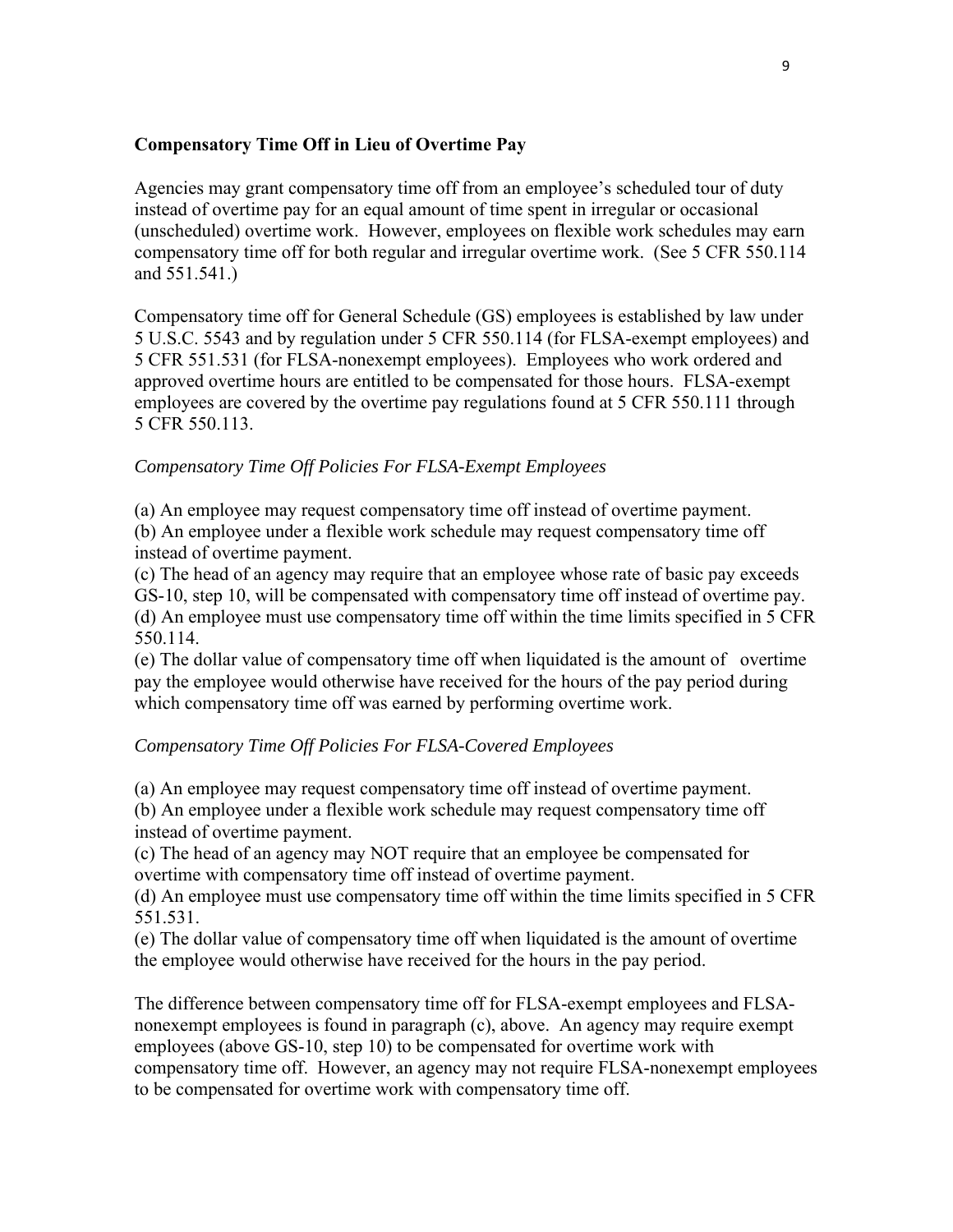Additional information on compensatory time off is available at [https://www.opm.gov/policy-data-oversight/pay-leave/pay-administration/fact](https://www.opm.gov/policy-data-oversight/pay-leave/pay-administration/fact-sheets/compensatory-time-off/)[sheets/compensatory-time-off/.](https://www.opm.gov/policy-data-oversight/pay-leave/pay-administration/fact-sheets/compensatory-time-off/)

# **Compensatory Time Off for Travel**

Compensatory time off for travel is earned by an employee for time spent in a travel status away from the employee's official duty station when such time is not otherwise compensable. (See 5 U.S.C. 5550b and 5 CFR part 550, subpart N.) Compensatory time off for travel may be earned by an employee without regard to whether the employee is FLSA-exempt or FLSA-nonexempt. Generally, compensatory time off for travel is forfeited if not used within 26 pay periods, upon voluntary transfer to another agency, upon movement to a noncovered position, or upon separation from the Federal Government. Under no circumstances may an employee receive payment for unused compensatory time off for travel.

Additional information on compensatory time off for travel is available at [https://www.opm.gov/policy-data-oversight/pay-leave/pay-administration/fact](https://www.opm.gov/policy-data-oversight/pay-leave/pay-administration/fact-sheets/compensatory-time-off-for-travel/)[sheets/compensatory-time-off-for-travel/.](https://www.opm.gov/policy-data-oversight/pay-leave/pay-administration/fact-sheets/compensatory-time-off-for-travel/)

# **Night Pay**

Generally, employees are entitled to receive a night pay differential for regularly scheduled work (i.e., scheduled in advance of the workweek) between the hours of 6 p.m. and 6 a.m. Night pay is paid for both non-overtime and overtime work. Premium pay for night work equals 10 percent of the employee's rate of basic pay.

An employee is entitled to a night pay differential for a period of paid leave only when the total amount of that leave in a pay period, including both night and day hours, is less than 8 hours.

Additional information on night pay is available at [https://www.opm.gov/policy-data](https://www.opm.gov/policy-data-oversight/pay-leave/pay-administration/fact-sheets/night-pay-for-general-schedule-employees/)[oversight/pay-leave/pay-administration/fact-sheets/night-pay-for-general-schedule](https://www.opm.gov/policy-data-oversight/pay-leave/pay-administration/fact-sheets/night-pay-for-general-schedule-employees/)[employees/.](https://www.opm.gov/policy-data-oversight/pay-leave/pay-administration/fact-sheets/night-pay-for-general-schedule-employees/)

The rules for paying night shift differentials to Federal Wage System employees are available at 5 CFR 532.505.

#### **Sunday Pay**

A full-time employee who performs regularly scheduled nonovertime work during a tour of duty, any part of which occurs on Sunday, generally is entitled to premium pay equal to 25 percent of the employee's rate of basic pay for the entire tour of duty up to 8 hours. Sunday pay is not paid when Sunday work is not actually performed or during periods of paid leave or excused absence. Therefore, during periods of annual, sick, or military leave,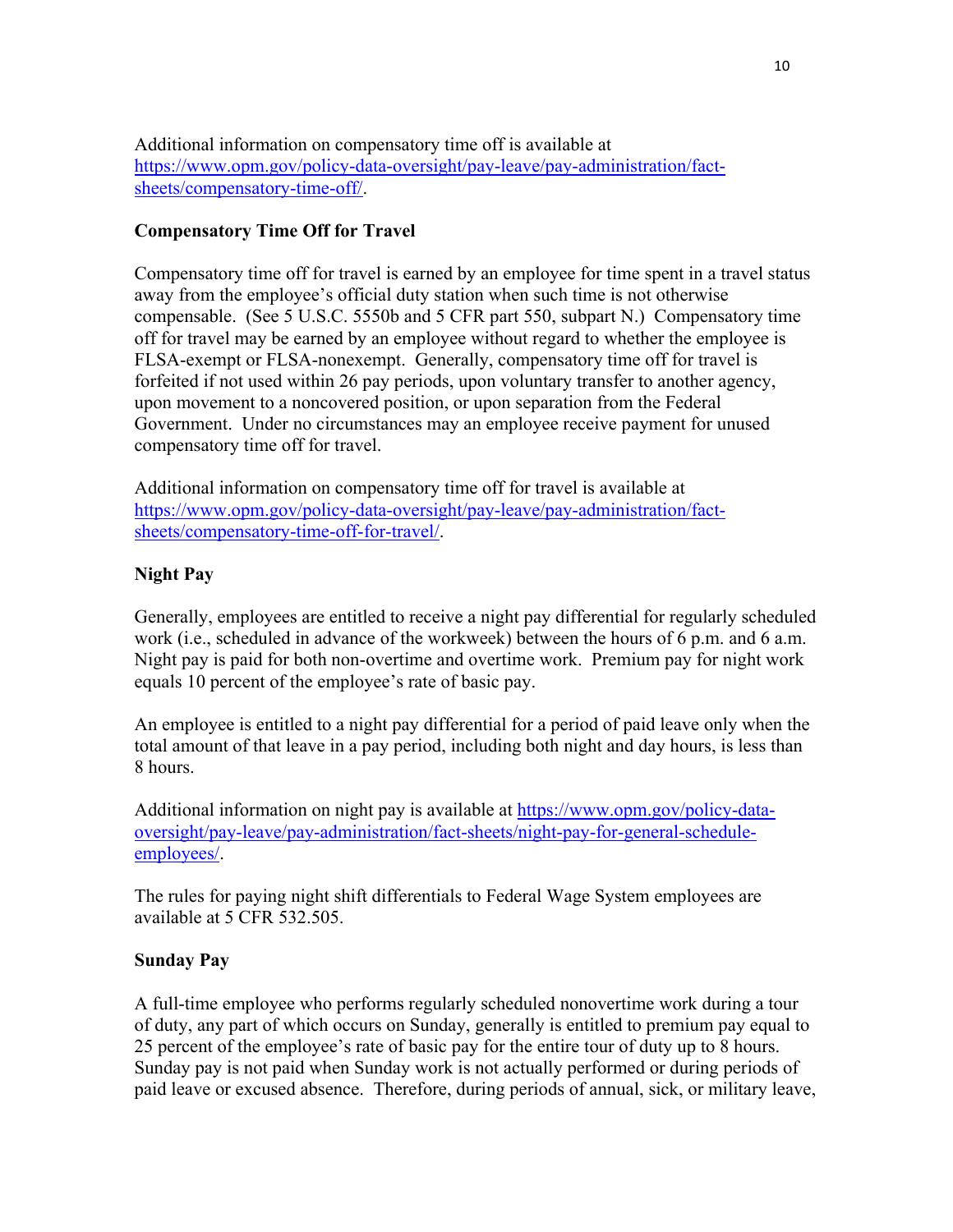employees are **not** entitled to Sunday pay.

Additional information on Sunday pay is available at [https://www.opm.gov/policy-data](https://www.opm.gov/policy-data-oversight/pay-leave/pay-administration/fact-sheets/sunday-premium-pay/)[oversight/pay-leave/pay-administration/fact-sheets/sunday-premium-pay/.](https://www.opm.gov/policy-data-oversight/pay-leave/pay-administration/fact-sheets/sunday-premium-pay/)

# **Holiday Premium Pay**

An employee who performs any work during his or her regularly scheduled basic (nonovertime) tour of duty on a holiday receives holiday premium pay in addition to his or her regular pay. An employee assigned to work on a holiday during his or her regularly scheduled tour of duty is entitled to a minimum of 2 hours of holiday premium pay. An employee receives his or her regular hourly rate of basic pay for each hour worked, plus "holiday premium pay" equal to the regular hourly rate of basic pay for each nonovertime hour worked. The total amount of pay received equals twice the employee's regular hourly rate of basic pay for each hour worked.

An employee's work schedule drives premium pay entitlements. When a holiday falls on a day on which an employee is regularly scheduled to work, the scheduled workday is the employee's holiday. Holiday premium pay is limited to work on a holiday within the employee's regular tour of duty. Under 5 CFR 550.131(a), an employee who performs holiday work generally is entitled to pay at his or her rate of basic pay plus premium pay at a rate equal to the rate of basic pay (double time) for work not in excess of 8 hours.

Full-time employees who are not required to work on a holiday receive their rate of basic pay for the applicable number of holiday hours.

Additional information on holiday pay is available at [https://www.opm.gov/policy-data](https://www.opm.gov/policy-data-oversight/pay-leave/pay-administration/fact-sheets/holidays-work-schedules-and-pay/)[oversight/pay-leave/pay-administration/fact-sheets/holidays-work-schedules-and-pay/.](https://www.opm.gov/policy-data-oversight/pay-leave/pay-administration/fact-sheets/holidays-work-schedules-and-pay/)

# **Overtime Pay for Standby Duty**

In a severe weather condition or other emergency situation, employees may be restricted to their agency's premises for periods that extend beyond their normal tour of duty. Employees who are required to remain in a state of readiness to perform work during this extended period may be entitled to overtime pay for standby duty.

The rules on standby duty are found in 5 CFR 550.112(k) for FLSA-exempt employees and in 5 CFR 551.431 for FLSA-nonexempt employees. The key issue in determining whether an employee is entitled to overtime pay for standby duty is the nature of the restrictions placed on the employee. An employee is in a standby duty status if, for workrelated reasons—

- (1) the employee is restricted to an agency's premises, or so close thereto that the employee's time may not be used effectively for his or her own purposes, **and**
- (2) the employee is required to remain in a state of readiness to perform work.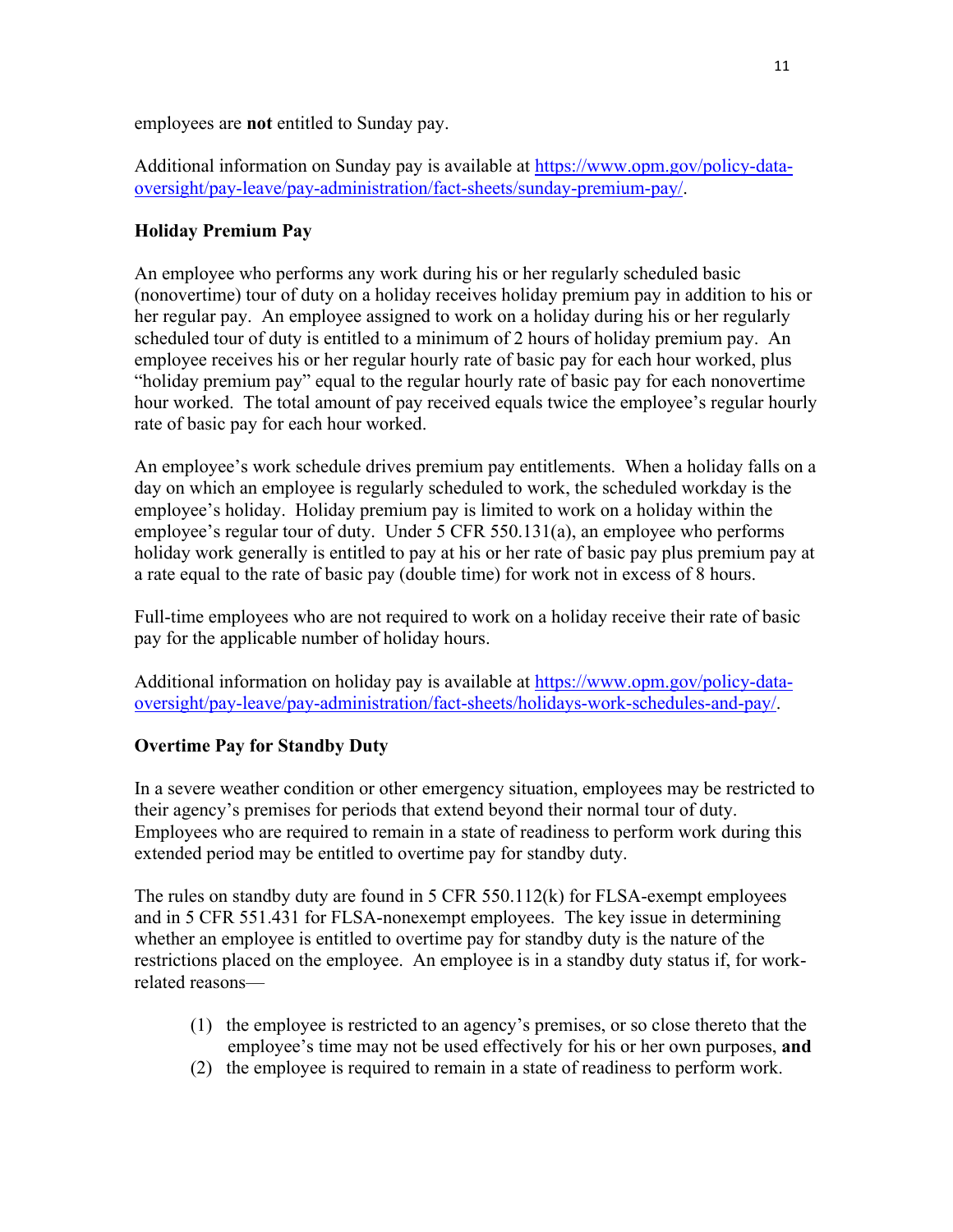If an employee is actually on duty for a 24-hour shift and meets the requirements in OPM's regulations for standby duty pay, he or she is entitled to receive pay for at least 16 hours (8 hours of basic pay and 8 hours of overtime pay) of the 24-hour shift. Up to 8 hours of sleep and meal time may be excluded from a 24-hour shift as long as the employee has a reasonable opportunity to sleep. (See 5 CFR 550.112(m) and 5 CFR 551.432.)

If an employee is relieved from duty with minimal restrictions on personal activities, although limited in where he or she may go, the employee may be placed off duty. If an employee is off duty, the off-duty hours are not compensable. Periods of time during which an employee is required to remain at a work location are not considered compensable hours of work if the employee is detained for reasons that are not under the control of the agency or are not related to work requirements.

# **Premium Pay Limitations**

GS and other covered employees may receive certain types of premium pay (e.g., overtime pay, Sunday pay, night pay, holiday premium pay, and certain fixed premium payments, such as law enforcement availability pay) for a biweekly pay period only to the extent that the sum of basic pay and premium pay payable for the pay period does not exceed the **greater** of the **biweekly** rate for (1) GS-15, step 10 (including any applicable locality payment or special rate supplement), or (2) level V of the Executive Schedule. (See 5 U.S.C. 5547(a) and 5 CFR 550.105.)

Agencies have authority to make an exception to the biweekly premium pay limitation. When the head of an agency or his or her designee determines that an emergency posing a direct threat to life or property exists, an employee who is receiving premium pay for performing overtime work in connection with the emergency will be subject to an annual pay limitation rather than the biweekly pay limitation (with the exception of certain fixed premium payments, such as law enforcement availability pay). Employees paid under an annual limitation receive premium pay only to the extent that the aggregate of basic pay and premium pay payable for the calendar year does not exceed the **greater** of the **annual** rate in effect at the end of the calendar year for—

- (1) GS-15, step 10 (including any applicable special rate or locality rate), or
- (2) Level V of the Executive Schedule.

If an emergency terminates before the end of a calendar year, the annual premium pay limitation applies to the entire calendar year. (See 5 CFR 550.106(c) and  $(g)$ .) Even if an employee is again placed under a biweekly cap before the end of the calendar year (because the emergency is no longer in effect), the employee would still remain subject to the annual premium pay cap for the duration of the calendar year, and thus could be covered simultaneously by both the biweekly cap and the annual cap.

Additional guidance on the premium pay cap is available at [https://www.opm.gov/policy](https://www.opm.gov/policy-data-oversight/pay-leave/pay-administration/#url=Biweekly-Pay-Caps)[data-oversight/pay-leave/pay-administration/#url=Biweekly-Pay-Caps.](https://www.opm.gov/policy-data-oversight/pay-leave/pay-administration/#url=Biweekly-Pay-Caps)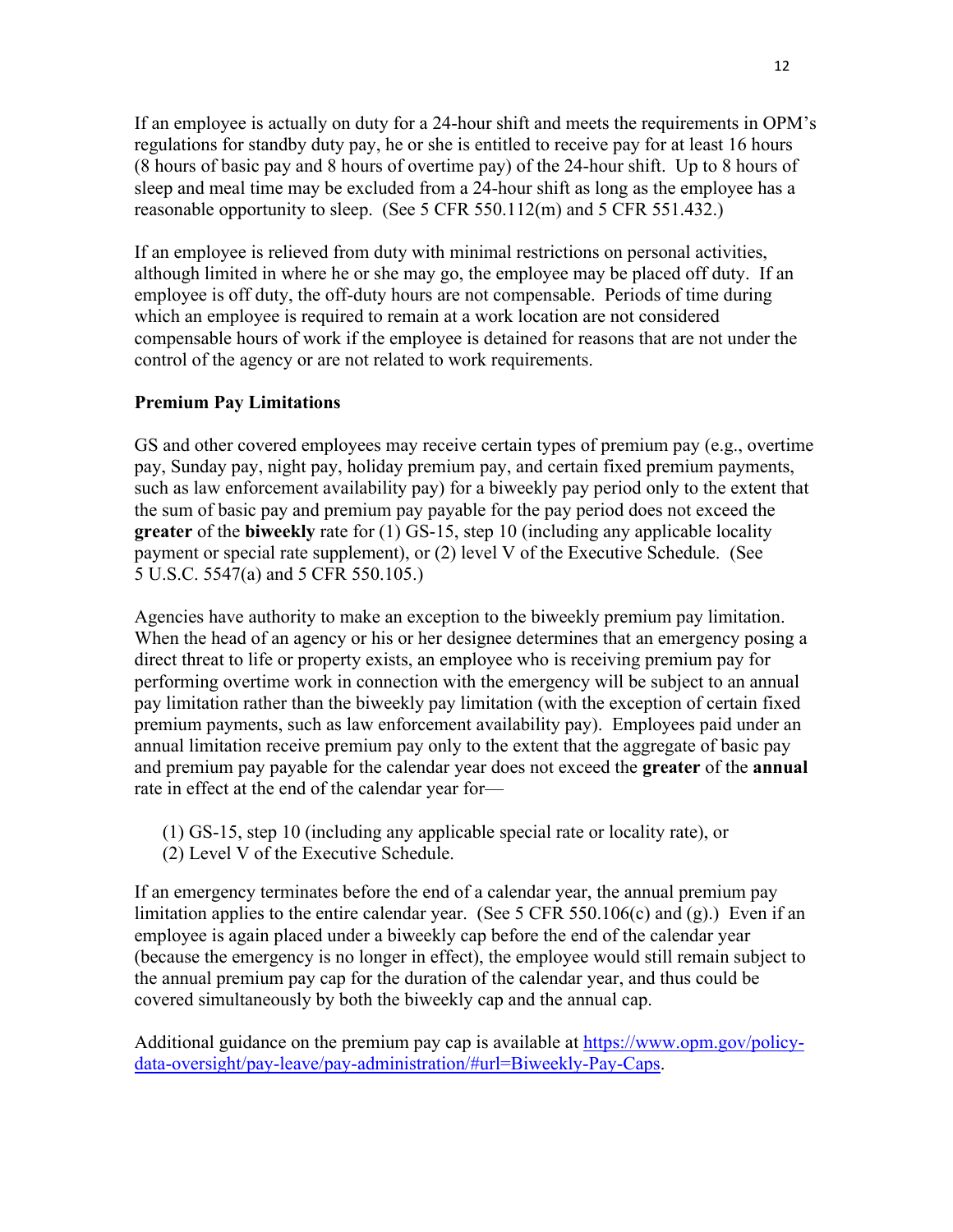#### **Hazardous Duty Pay/Environmental Differential Pay**

Hazardous duty pay (HDP) for GS employees is additional pay for the performance of hazardous duty or duty involving physical hardship. Environmental differential pay (EDP) for prevailing rate (wage) employees is additional pay for performance of duty involving unusually severe hazards or unusually severe working conditions Agencies are responsible for determining whether HDP or EDP is warranted. HDP or EDP may be paid only to employees who are assigned hazardous duties involving physical hardship for which a differential is authorized. However, GS employees may not receive HDP for any hazardous duty or physical hardship that has been taken into account in the classification of the employee's position. (See 5 CFR 550.904(a).) Hazard pay differentials for GS employees are listed in 5 CFR part 550, subpart I, appendix A. (See 5 CFR 550.901- 550.907.) Environmental differentials for prevailing rate employees are listed in 5 CFR part 532, subpart E, appendix A. (See 5 CFR 532.511.)

Agencies are not required to obtain approval from OPM prior to paying HDP or EDP to employees who perform hazardous duties for which a differential is authorized. However, an agency may not pay HDP or EDP to an employee unless the employee's duties meet one or more of the duties described in OPM's schedule of pay differentials authorized for HDP or EDP. OPM generally relies on a recommendation from an agency before establishing a new hazardous duty or environmental differential pay category. A new duty and rate for payment of HDP or EDP must be established by regulation. In an emergency situation, OPM will act expeditiously on a fully documented request for a new differential category submitted by an agency headquarters office. (See 5 CFR 550.903(b) and OPM Operating Manual Federal Wage System, Subchapter S8-7(e)(3).)

#### **Hazardous Duty Pay and Annual Premium Pay**

A GS employee who performs duty for which hazardous duty pay (HDP) is authorized must be paid HDP for the hours in a pay status on the day on which the duty is performed. (See 5 CFR 550.905(a).) However, employees may not receive HDP for the hours for which they receive annual premium pay for regularly scheduled standby duty under 5 U.S.C. 5545(c)(1), administratively uncontrollable overtime work under 5 U.S.C. 5545(c)(2), or law enforcement availability pay under 5 U.S.C. 5545a. (See 5 CFR 550.905(b).)

Availability pay is compensation for (1) all irregular overtime hours, (2) any regularly scheduled overtime hours that are part of the first 2 overtime hours on any regular workday, and (3) certain non-work hours during which an employee is placed in availability status. Therefore, employees receiving availability pay may receive HDP for the hours in their 40-hour basic workweek and for all regularly scheduled overtime hours of work, except for the first 2 hours of overtime work on any regular workday. "Regularly scheduled work" means work that is scheduled in advance of an administrative workweek. In most agencies, the administrative workweek is Sunday through Saturday. However, an agency may designate any period of 7 consecutive days as its administrative workweek.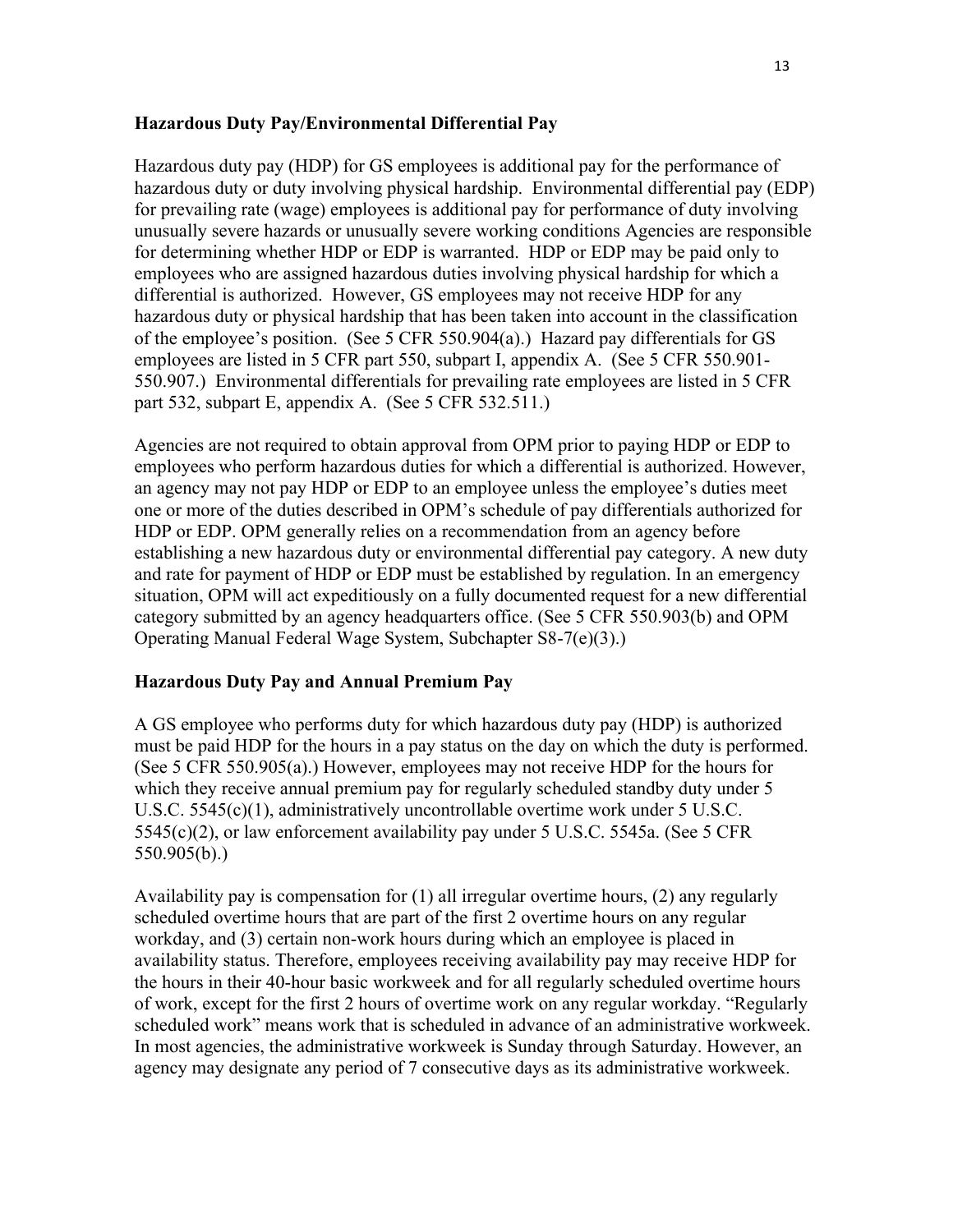See the definitions of *regularly scheduled work* and *administrative workweek* in 5 CFR 550.103.

# **Travel as Hours of Work**

In limited circumstances, travel time may be considered compensable hours of work. See above for information on compensatory time off for travel. The rules on travel hours of work depend on whether an employee is covered by or exempt from the Fair Labor Standards Act (FLSA). Travel as hours of work are explained in a fact sheet titled "Hours of Work for Travel," which is available at [https://www.opm.gov/policy-data](https://www.opm.gov/policy-data-oversight/pay-leave/work-schedules/fact-sheets/hours-of-work-for-travel/)[oversight/pay-leave/work-schedules/fact-sheets/hours-of-work-for-travel/.](https://www.opm.gov/policy-data-oversight/pay-leave/work-schedules/fact-sheets/hours-of-work-for-travel/)

# **Recruitment Incentives**

An agency may pay a recruitment incentive to a newly-appointed employee (or an employee reappointed after a 90-day break in service) if the agency has determined that the position is likely to be difficult to fill in the absence of an incentive. (See 5 U.S.C. 5753 and 5 CFR part 575, subpart A.) For example, a recruitment incentive may be used to help recruit new employees to perform emergency work in the geographic area affected by a severe weather condition or other emergency situation. The employee must sign an agreement to fulfill a period of service with the agency of at least 6 months prior to payment of the recruitment incentive.

Additional information on recruitment incentives is available at [https://www.opm.gov/policy-data-oversight/pay-leave/recruitment-relocation-retention](https://www.opm.gov/policy-data-oversight/pay-leave/recruitment-relocation-retention-incentives/fact-sheets/recruitment-incentives/)[incentives/fact-sheets/recruitment-incentives/.](https://www.opm.gov/policy-data-oversight/pay-leave/recruitment-relocation-retention-incentives/fact-sheets/recruitment-incentives/)

# **Relocation Incentives**

An agency may pay a relocation incentive to a current employee who must permanently or temporarily relocate to accept a position in a different geographic area if the agency determines that the position is likely be difficult to fill in the absence of an incentive. (See 5 U.S.C. 5753 and 5 CFR part 575, subpart B.) For example, a relocation incentive may be used to help recruit current employees to perform emergency work in the geographic area affected by a severe weather condition or other emergency situation or to recruit employees from a geographic area affected by the severe weather condition or other emergency situation to positions in other locations. The employee must establish a residence (of any type) and sign an agreement to fulfill a specified period of service in the new geographic area prior to payment. Each relocation incentive must be approved on a case-by-case basis. However, an agency may waive the case-by-case approval requirement when a major organizational unit is being relocated to a new duty station.

Additional information on relocation incentives is available at [https://www.opm.gov/policy-data-oversight/pay-leave/recruitment-relocation-retention](https://www.opm.gov/policy-data-oversight/pay-leave/recruitment-relocation-retention-incentives/fact-sheets/relocation-incentives/)[incentives/fact-sheets/relocation-incentives/.](https://www.opm.gov/policy-data-oversight/pay-leave/recruitment-relocation-retention-incentives/fact-sheets/relocation-incentives/)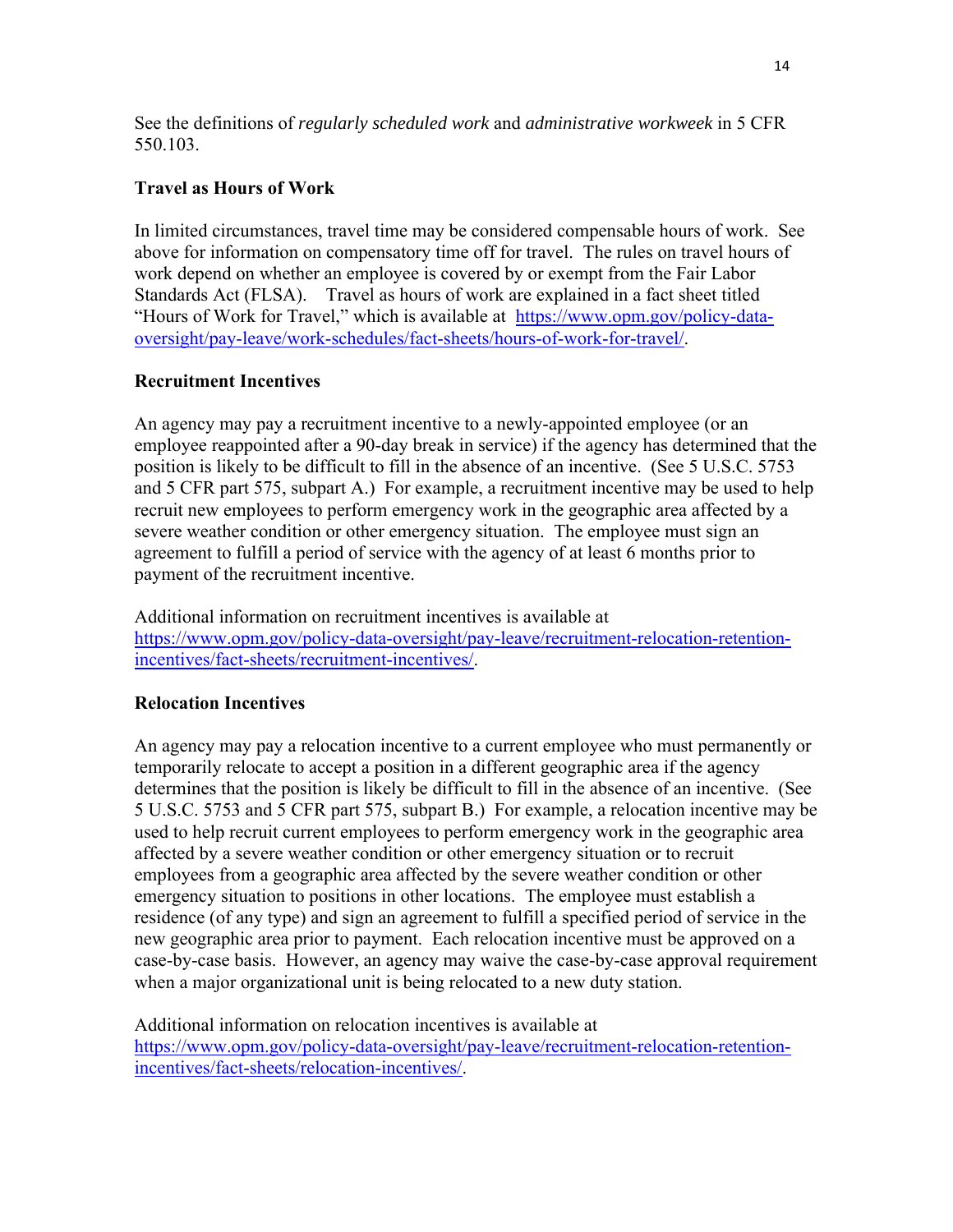#### <span id="page-16-0"></span>**Retention Incentives**

An agency may pay a retention incentive to a current employee if the agency determines that the unusually high or unique qualifications of the employee or a special need of the agency for the employee's services makes it essential to retain the employee and that the employee would be likely to leave the Federal service in the absence of a retention incentive. (See 5 U.S.C. 5754 and 5 CFR part 575, subpart C.) For example, a retention incentive may be used to help retain employees to perform emergency work in the geographic area affected by a severe weather condition or other emergency situation when the employee would be likely to leave Federal service in the absence of the incentive. Retention incentives also may be authorized for groups or categories of employees.

Additional information on retention incentives is available at [https://www.opm.gov/policy](https://www.opm.gov/policy-data-oversight/pay-leave/recruitment-relocation-retention-incentives/fact-sheets/retention-incentives-likely-to-leave-the-federal-service/)[data-oversight/pay-leave/recruitment-relocation-retention-incentives/fact-sheets/retention](https://www.opm.gov/policy-data-oversight/pay-leave/recruitment-relocation-retention-incentives/fact-sheets/retention-incentives-likely-to-leave-the-federal-service/)[incentives-likely-to-leave-the-federal-service/](https://www.opm.gov/policy-data-oversight/pay-leave/recruitment-relocation-retention-incentives/fact-sheets/retention-incentives-likely-to-leave-the-federal-service/) and [https://www.opm.gov/policy-data](https://www.opm.gov/policy-data-oversight/pay-leave/recruitment-relocation-retention-incentives/fact-sheets/group-retention-incentives-likely-to-leave-the-federal-service/)[oversight/pay-leave/recruitment-relocation-retention-incentives/fact-sheets/group](https://www.opm.gov/policy-data-oversight/pay-leave/recruitment-relocation-retention-incentives/fact-sheets/group-retention-incentives-likely-to-leave-the-federal-service/)[retention-incentives-likely-to-leave-the-federal-service/.](https://www.opm.gov/policy-data-oversight/pay-leave/recruitment-relocation-retention-incentives/fact-sheets/group-retention-incentives-likely-to-leave-the-federal-service/)

# **III. Other Pay and Leave Benefits**

#### **Military Leave**

An employee is entitled to time off at full pay for certain types of active or inactive duty in the National Guard or as a Reserve of the Armed Forces.

Employees are entitled to 15 days per fiscal year for active duty, active duty training, and inactive duty training. An employee may carry over a maximum of 15 days into the next fiscal year. (See 5 U.S.C. 6323(a).)

Employees are entitled to 22 workdays per calendar year for emergency duty as ordered by the President, the Secretary of Defense, or a State Governor. This leave is provided for employees who perform military duties in support of civil authorities in the protection of life and property or who perform full-time military service as a result of a call or order to active duty in support of a contingency operation. (See 5 U.S.C. 6323(b).)

Employees of the National Guard of the District of Columbia are entitled to unlimited military leave for certain types of duty ordered or authorized under title 39 of the District of Columbia Code. (See 5 U.S.C. 6323(c).)

Reserve and National Guard Technicians are entitled to 44 workdays of military leave for duties overseas under certain conditions. (See 5 U.S.C. 6323(d).)

Additional information on military leave is available at [https://www.opm.gov/policy-data](https://www.opm.gov/policy-data-oversight/pay-leave/pay-administration/fact-sheets/military-leave/)[oversight/pay-leave/pay-administration/fact-sheets/military-leave/.](https://www.opm.gov/policy-data-oversight/pay-leave/pay-administration/fact-sheets/military-leave/)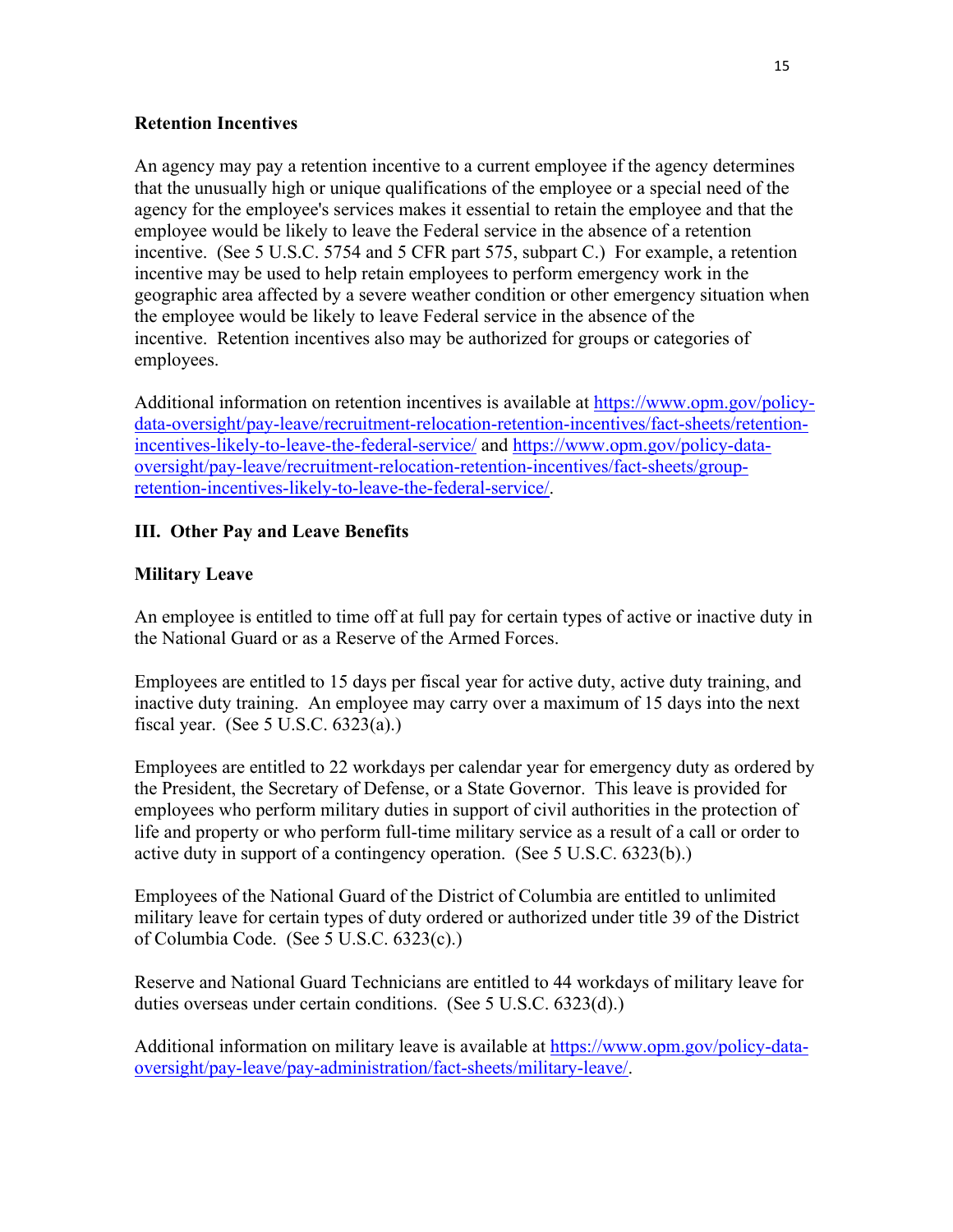#### **Workers' Compensation Benefits**

Workers' compensation benefits are available in the case of Federal employees who are injured or killed while on duty. The Department of Labor may establish special procedures to provide direct assistance to affected employees and their families.

Additional information on workers' compensation benefits is available at [https://www.dol.gov/agencies/owcp.](https://www.dol.gov/agencies/owcp)

# **Furlough**

In the event of a prolonged shutdown due to severe or hazardous conditions, disruption of public services, or other emergency situations, an agency may find it necessary to furlough employees. Such an action places an employee in a non-duty, non-pay status for the duration of the furlough. Under 5 CFR part 752, agencies must follow adverse action procedures when furloughing covered employees for 30 consecutive calendar days or less or for 22 nonconsecutive workdays or less. Under normal conditions, these regulations require an agency to give employees against whom an adverse action is to be taken at least 30 days notice and an opportunity to respond before the action is taken. However, 5 CFR 752.404(d)(2) absolves agencies from these two requirements when an adverse action furlough is based on "unforeseeable circumstances," such as sudden breakdowns in equipment, acts of God, or sudden emergencies requiring the agency to curtail activities immediately.

Guidance and information regarding a furlough based upon unforeseeable conditions is available at [https://www.opm.gov/policy-data-oversight/pay-leave/furlough-guidance/.](https://www.opm.gov/policy-data-oversight/pay-leave/furlough-guidance/) While this guidance discusses a shutdown or emergency furlough where the agency no longer has the necessary funds to operate, it also applies in situations where employees are prevented from reporting for work due to a sudden emergency requiring the agency to curtail activities immediately.

# **Volunteer Activities**

During severe weather conditions and other emergency situations, American citizens are often called upon to volunteer their time and efforts to assist in Federal, State, and local recovery and relief efforts. Agencies are encouraged to support the volunteer efforts of their employees by ensuring that all employees are aware of the various work scheduling and leave flexibilities available to enable them to participate in volunteer activities.

Additional information on volunteer activities is available at [https://www.opm.gov/policy](https://www.opm.gov/policy-data-oversight/pay-leave/leave-administration/fact-sheets/related-information/)[data-oversight/pay-leave/leave-administration/fact-sheets/related-information/.](https://www.opm.gov/policy-data-oversight/pay-leave/leave-administration/fact-sheets/related-information/)

#### **Governmentwide Dismissal and Closure Procedures**

The Governmentwide Dismissal and Closure Procedures (Procedures) provides for effective stewardship of taxpayer funds by offering agencies guidance on how to continue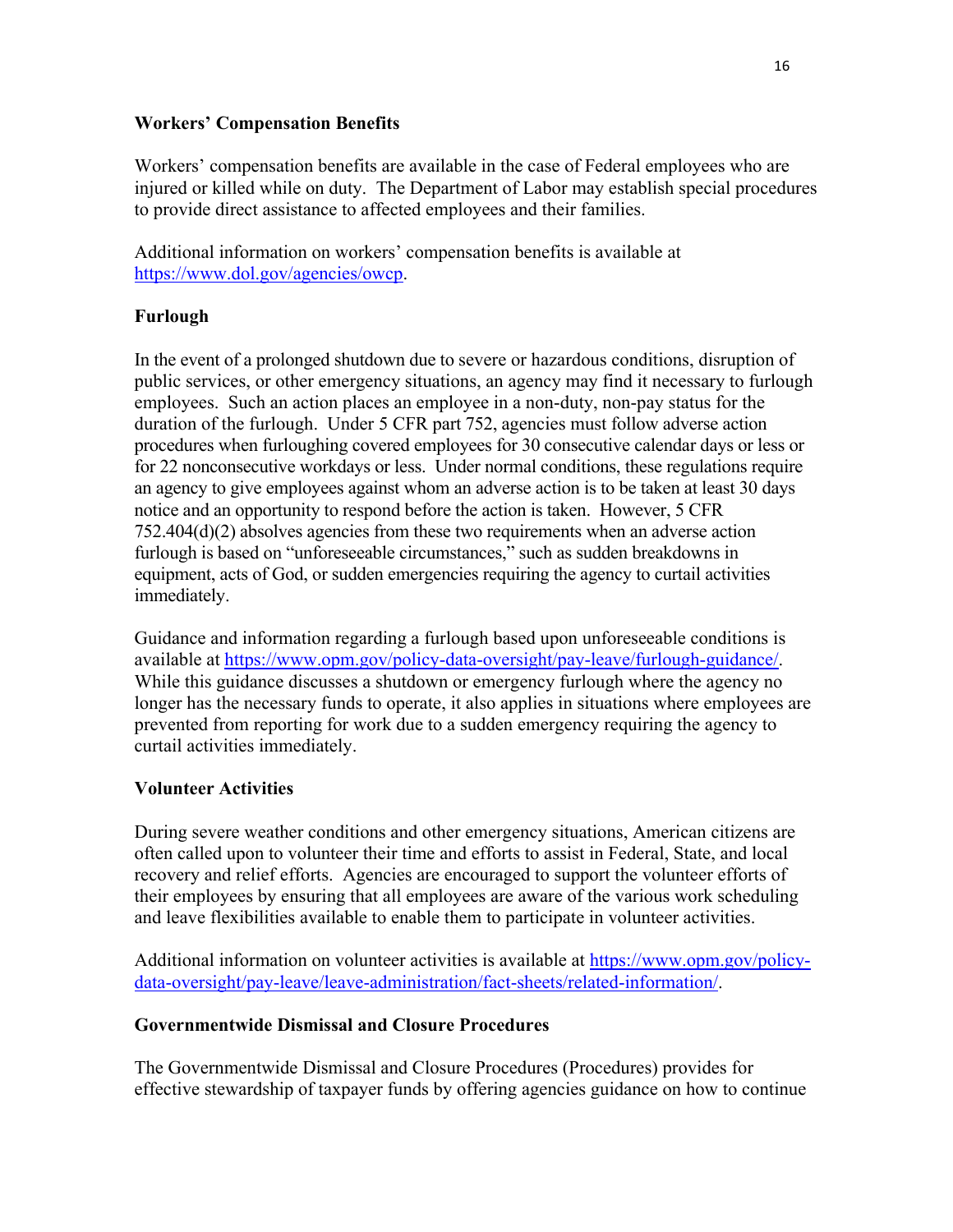their important mission during emergency situations. The Procedures help agencies in managing their employees in response to emergencies, severe weather conditions, natural disasters, and other incidents that cause disruptions of Government operations consistent with applicable statutory and regulatory requirements.

The Governmentwide Dismissal and Closure Procedures are available at [https://www.opm.gov/policy-data-oversight/pay-leave/reference](https://www.opm.gov/policy-data-oversight/pay-leave/reference-materials/handbooks/dcdismissal.pdf)[materials/handbooks/dcdismissal.pdf.](https://www.opm.gov/policy-data-oversight/pay-leave/reference-materials/handbooks/dcdismissal.pdf)